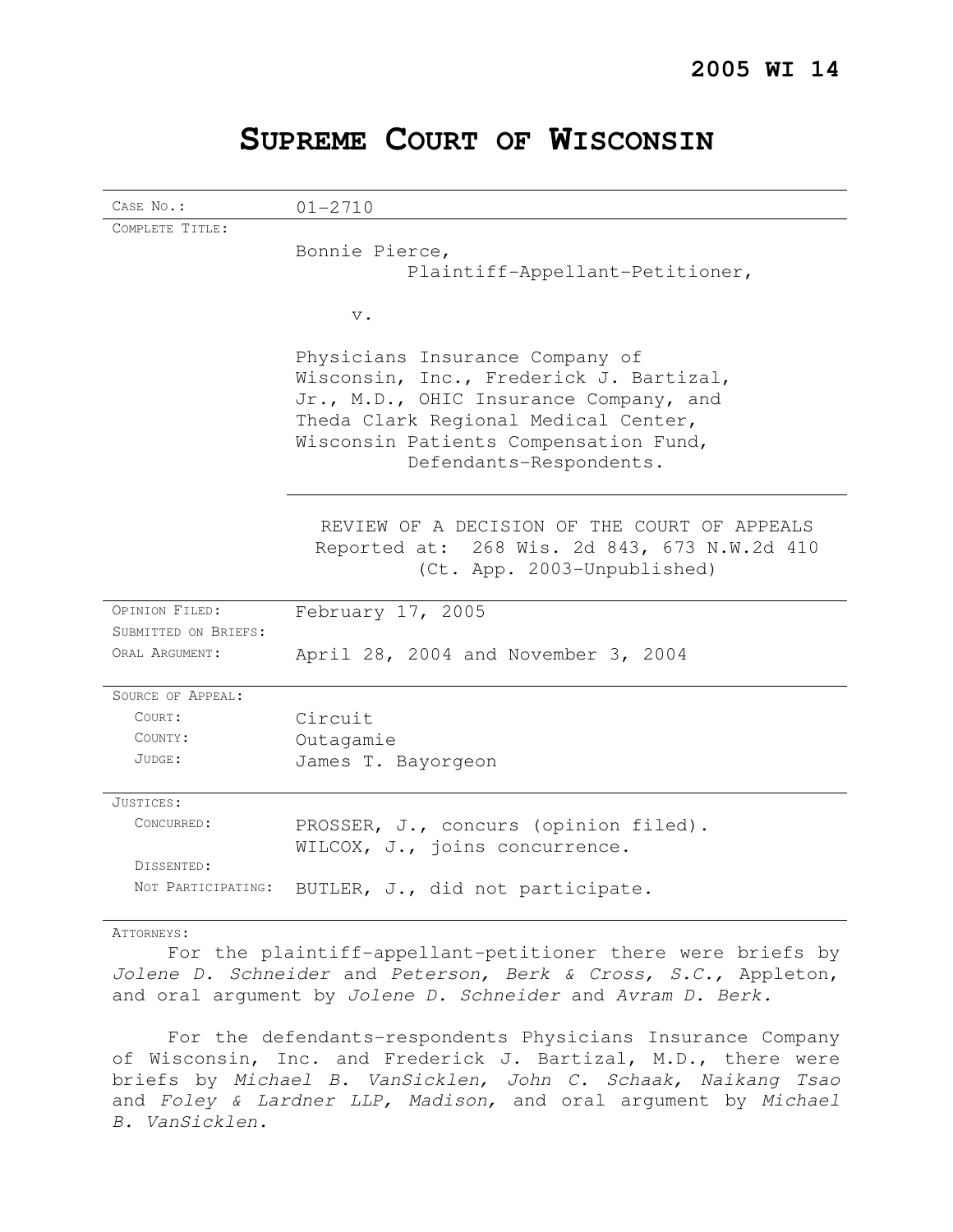For the defendants-respondents Theda Clark Regional Medical Center and OHIC Insurance Company there were briefs by Todd M. Weir, Milwaukee, Patricia Sommer, Madison, and Otjen, Van Ert, Lieb & Weir, S.C., and oral argument by Patricia Sommer.

For the defendant-respondent Wisconsin Patients Compensation Fund there were briefs by R. George Burnett and Liebmann, Conway, Olejniczak & Jerry, S.C., Green Bay, and oral argument by R. George Burnett.

 Amicus curiae briefs were filed by Charles J. Crueger, Julie M. Rusczek and Michael Best & Friedrich LLP, Milwaukee, on behalf of Wisconsin Medical Society and Wisconsin Hospital Association, Inc.

 Amicus curiae briefs were filed by Martha H. Heidt and Doar, Drill & Skow, S.C., Baldwin, on behalf of the Wisconsin Academy of Trial Lawyers.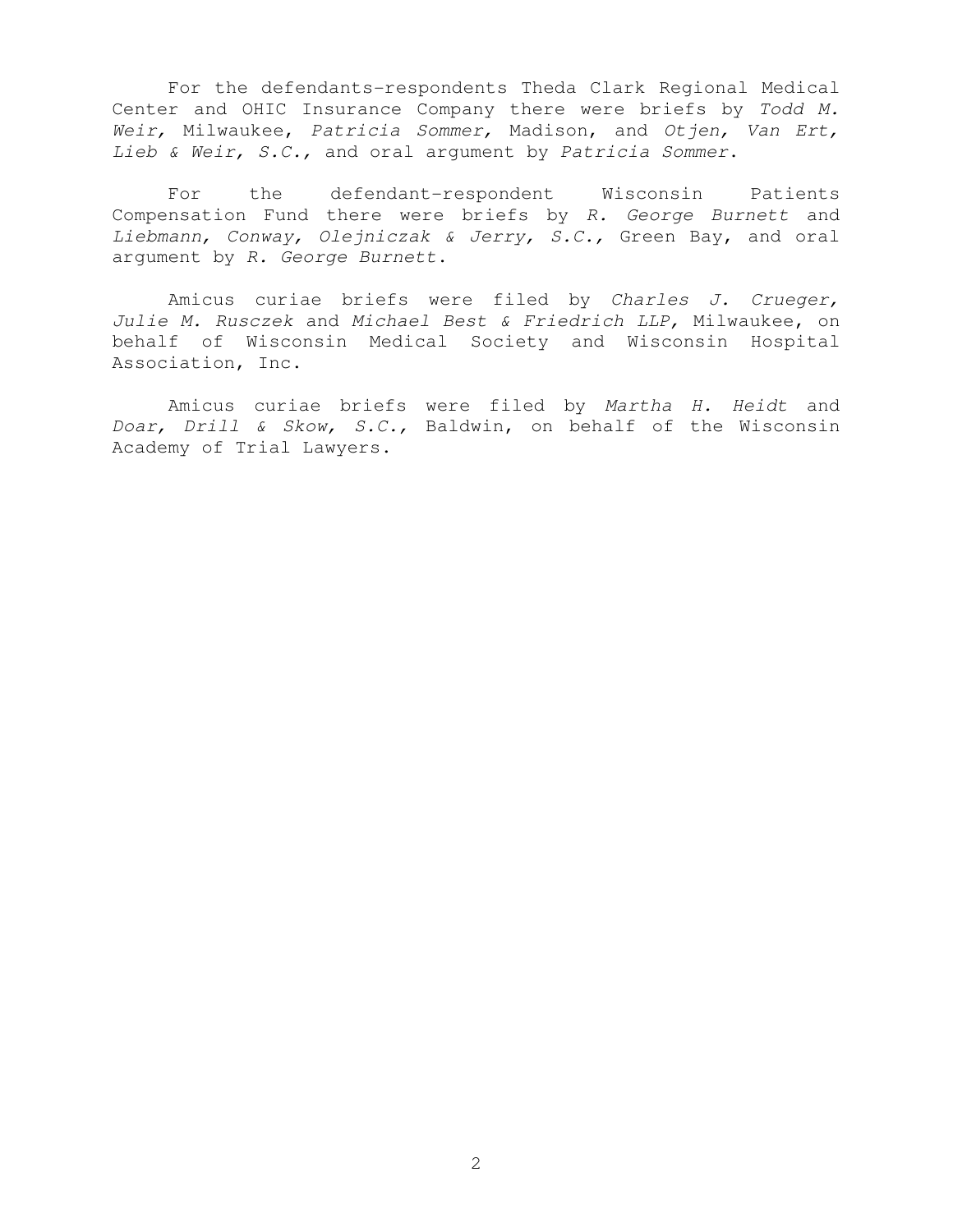# **2005 WI 14**

NOTICE

**This opinion is subject to further editing and modification. The final version will appear in the bound volume of the official reports.** 

No. 01-2710 (L.C. No. 99 CV 971)

STATE OF WISCONSIN  $\cdot$   $\cdot$  in Supreme court

**Bonnie Pierce,** 

 **Plaintiff-Appellant-Petitioner,** 

 **v.** 

**Physicians Insurance Company of Wisconsin, Inc., Frederick J. Bartizal, Jr., M.D., OHIC Insurance Company, and Theda Clark Regional Medical Center, Wisconsin Patients Compensation Fund,** 

### **Defendants-Respondents.**

## **FILED**

## **FEB 17, 2005**

Cornelia G. Clark Clerk of Supreme Court

REVIEW of a decision of the Court of Appeals. Reversed and cause remanded.

¶1 N. PATRICK CROOKS, J. Petitioner Bonnie Pierce (Pierce) seeks review of an unpublished per curiam decision of the court of appeals, which affirmed the circuit court's grant of summary judgment. This case presents the narrow issue of whether a mother who suffers the stillbirth of her infant as a result of medical malpractice has a personal injury claim involving negligent infliction of emotional distress, which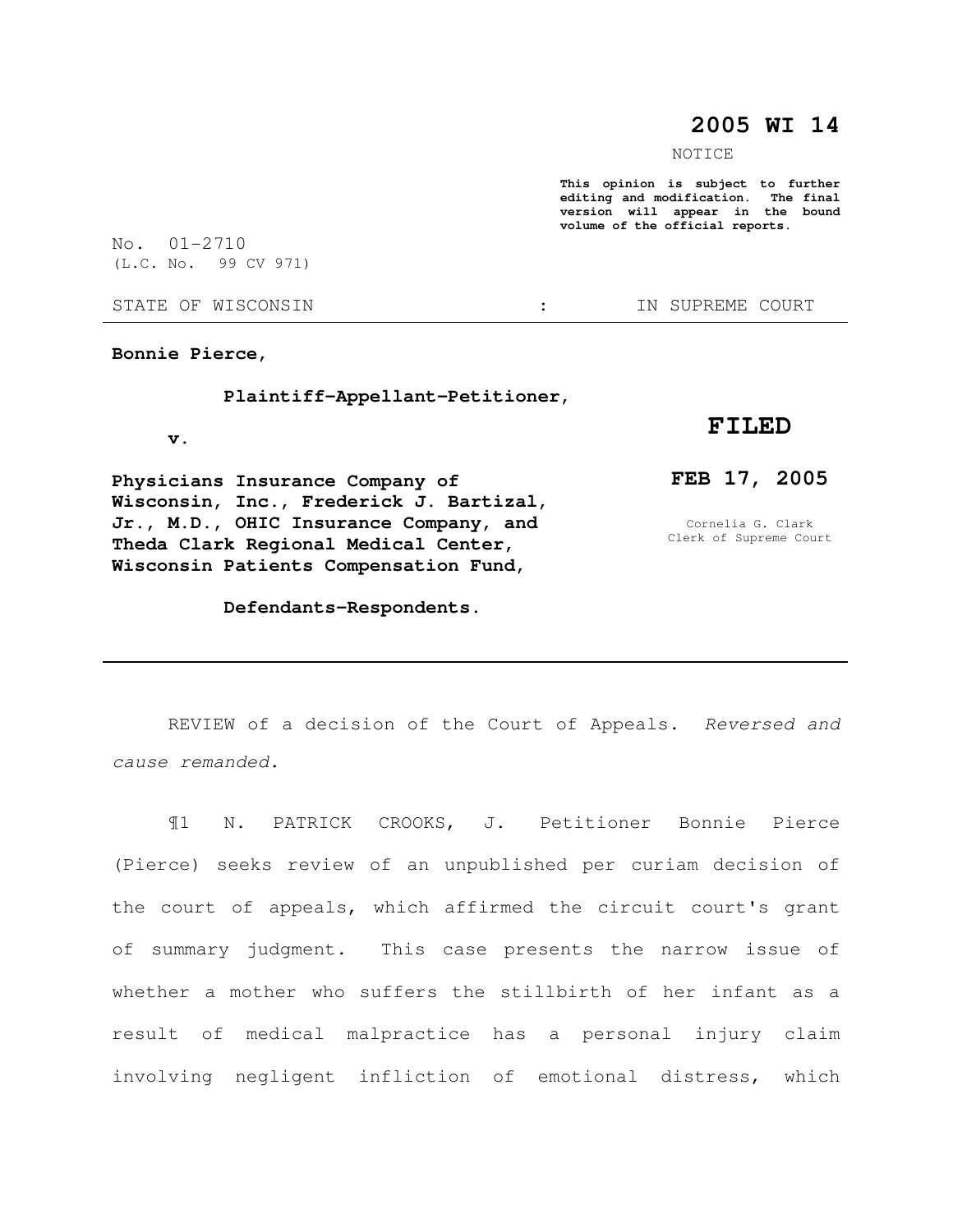includes the distress arising from the injuries and stillbirth of her daughter, in addition to her derivative claim for wrongful death of the infant. In these unusual circumstances, we conclude that the mother may recover as a parent, for the wrongful death of the stillborn infant; and as a patient, for her personal injuries including the negligent infliction of emotional distress. We also conclude the stipulation of the parties did not waive this claim. Accordingly, we reverse the decision of the court of appeals that affirmed the circuit court's order, which dismissed that portion of the mother's personal injury claim for negligent infliction of emotional distress arising from the injuries and stillbirth of her daughter.

I

¶2 The relevant facts of this case are undisputed. Bonnie Pierce was nearly 35 weeks pregnant when she arrived for an appointment with her obstetrician, Dr. Frederick Bartizal, Jr., (Bartizal) on November 18, 1996. Bartizal examined Pierce and determined that she was four centimeters dilated. She was subsequently admitted to Theda Clark Regional Medical Center (Theda Clark) for care.

¶3 Later that day, while at Theda Clark, Pierce noticed her fetal monitor flashing. A nurse explained to Pierce that her baby's heart rate was declining because the umbilical cord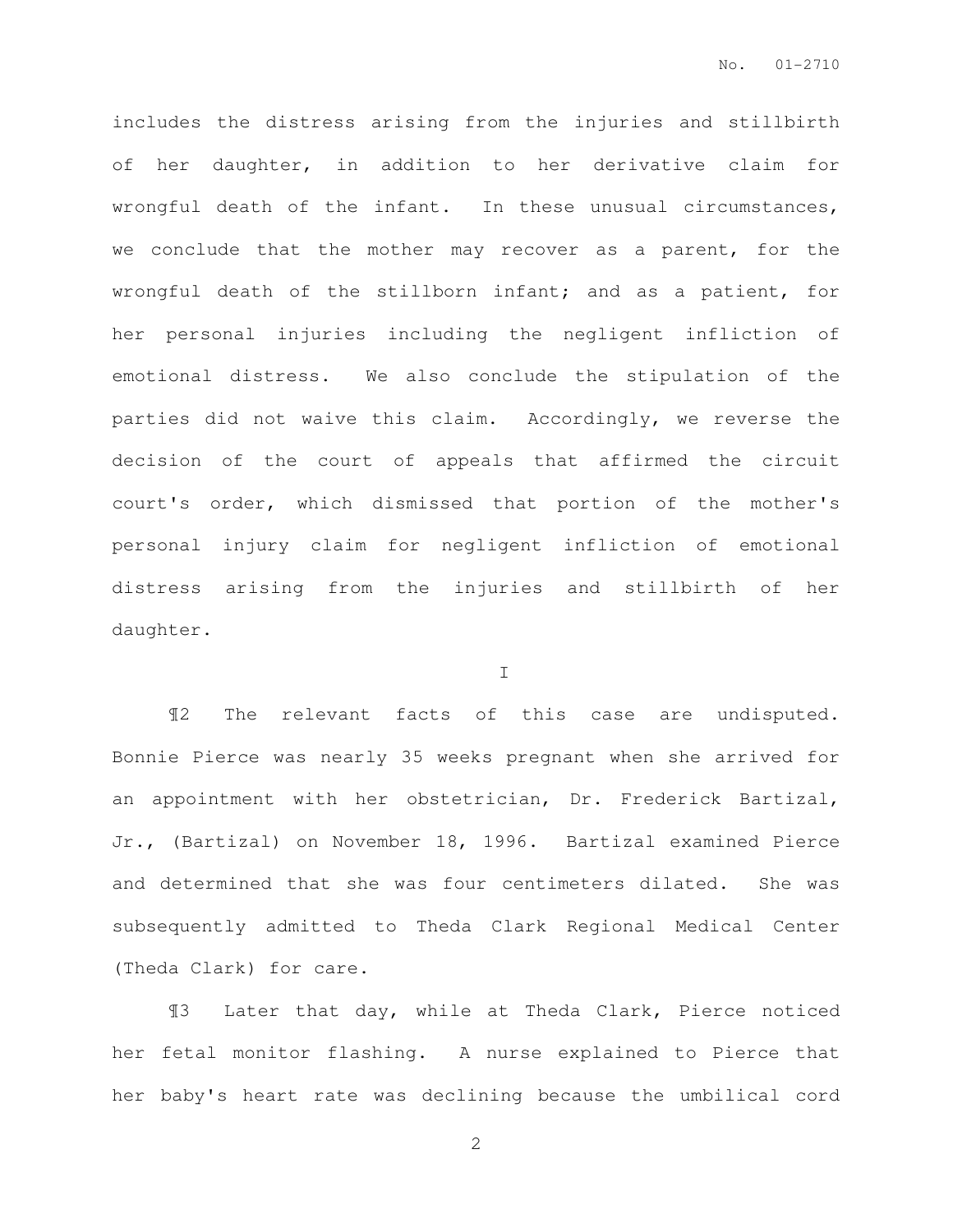was wrapped around the baby's neck. The nurse repositioned Pierce, apparently believing that the problem would be solved. At 6:00 p.m., Bartizal visited Pierce to examine her and the fetal monitor readings. Bartizal examined Pierce for about 10 to 15 minutes and informed her that she was five centimeters dilated. He explained to her that if she did not go into labor that night, he would induce labor the next morning.

¶4 Pierce fell asleep at approximately 12:45 a.m. without going into labor. At 1:30 a.m., she awoke as a nurse searched for the baby's heartbeat. After the first nurse was unable to find a heartbeat, a second nurse attempted to do so. The second nurse was also unable to detect a fetal heartbeat. In Bartizal's absence, the nurses called on Dr. Darr, who examined Pierce and performed an ultrasound. Doctor Darr informed Pierce that he was not able to detect the baby's heartbeat or any fetal activity. Shortly thereafter, Bartizal returned to the hospital to inform Pierce that her baby would be stillborn. Pierce was treated with an epidural and IV fluids before her baby, named Brianna, was delivered vaginally by vacuum extraction. Pierce kept Brianna with her for approximately 10 hours while she and family members had photographs taken with Brianna.

¶5 On November 16, 1999, Pierce filed a claim in the Outagamie County Circuit Court alleging that Bartizal, Theda Clark, and their respective insurers were liable for wrongful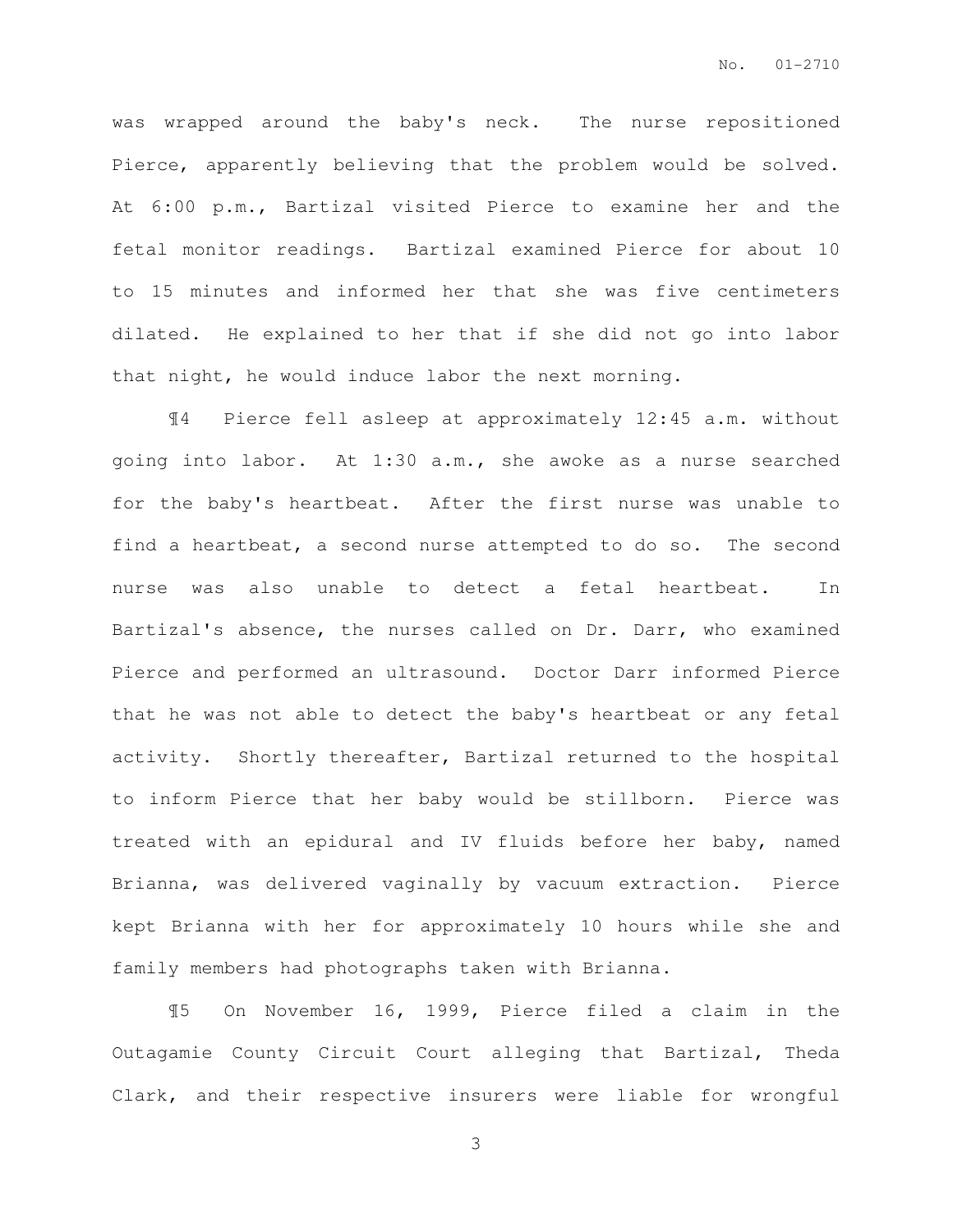death and the negligent infliction of emotional distress. On the wrongful death claim, the defendants stipulated to their causal negligence and settled the claim. The other claim, negligent infliction of emotional distress, alleged that the defendants negligently caused Brianna's death and stillbirth, and that experiencing the baby's stillbirth caused Pierce physical injury and severe emotional distress.

¶6 The defendants filed a motion for summary judgment on Pierce's claim for negligent infliction of emotional distress. The circuit court, Judge James T. Bayorgeon presiding, granted the motion in part. Judge Bayorgeon relied on both Wis. Stat. ch. 655 and Wis. Stat.  $\frac{1}{2}$  893.55,<sup>1</sup> as well as Kwaterski

Wisconsin Stat. § 893.55 states, in relevant part:

 $\overline{a}$ 

(4)(a) In this subsection, "noneconomic damages" means moneys intended to compensate for pain and suffering; humiliation; embarrassment; worry; mental distress; noneconomic effects of disability including loss of enjoyment of the normal activities, benefits and pleasures of life and loss of mental or physical health, well-being or bodily functions; loss of consortium, society and companionship; or loss of love and affection.

(b) The total noneconomic damages recoverable for bodily injury or death, including any action or proceeding based on contribution or indemnification, may not exceed the limit under par. (d) for each occurrence on or after May 25, 1995, from all health care providers and all employees of health care providers acting within the scope of their employment

 $1$  All references to the Wisconsin Statutes are to the 2001-02 version unless otherwise indicated.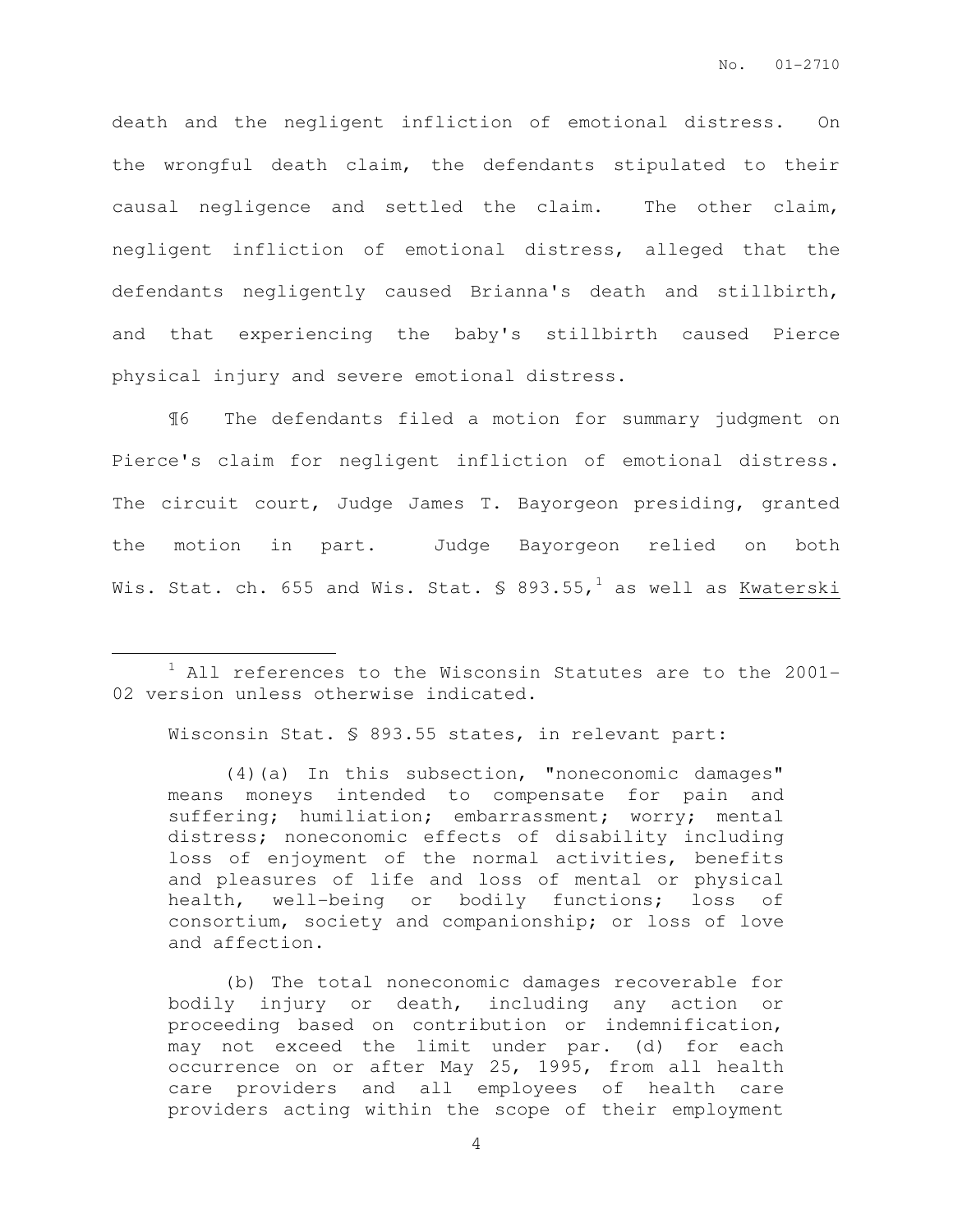v. State Farm Mutual Automobile Insurance Co., 34 Wis. 2d 14, 148 N.W.2d 107 (1967), to dismiss that portion of Pierce's claim for the negligent infliction of emotional distress arising from the injuries and stillbirth of her daughter. The court held that the plaintiff could only recover for the emotional pain and suffering damages that resulted from her own injuries. Subsequently, the parties agreed to a stipulation that Bartizal and Theda Clark were negligent in the management of labor, and that such negligence caused the death of Brianna. The stipulation provided that the defendants would pay damages for loss of society and companionship and for funeral expenses. Based on a second stipulation, the other claims were dismissed, with the exception of the claims that were dismissed by the court pursuant to the court's order of August 20, 2001, which claims were before the court on the motion for partial summary judgment.

¶7 On October 11, 2003, the court of appeals affirmed the circuit court's grant of summary judgment. The court of appeals

and providing health care services who are found negligent and from the patients compensation fund.

. . . .

 $\overline{a}$ 

(d) The limit on total noneconomic damages for each occurrence under par. (b) on or after May 25, 1995, shall be \$350,000 and shall be adjusted by the director of state courts. . . .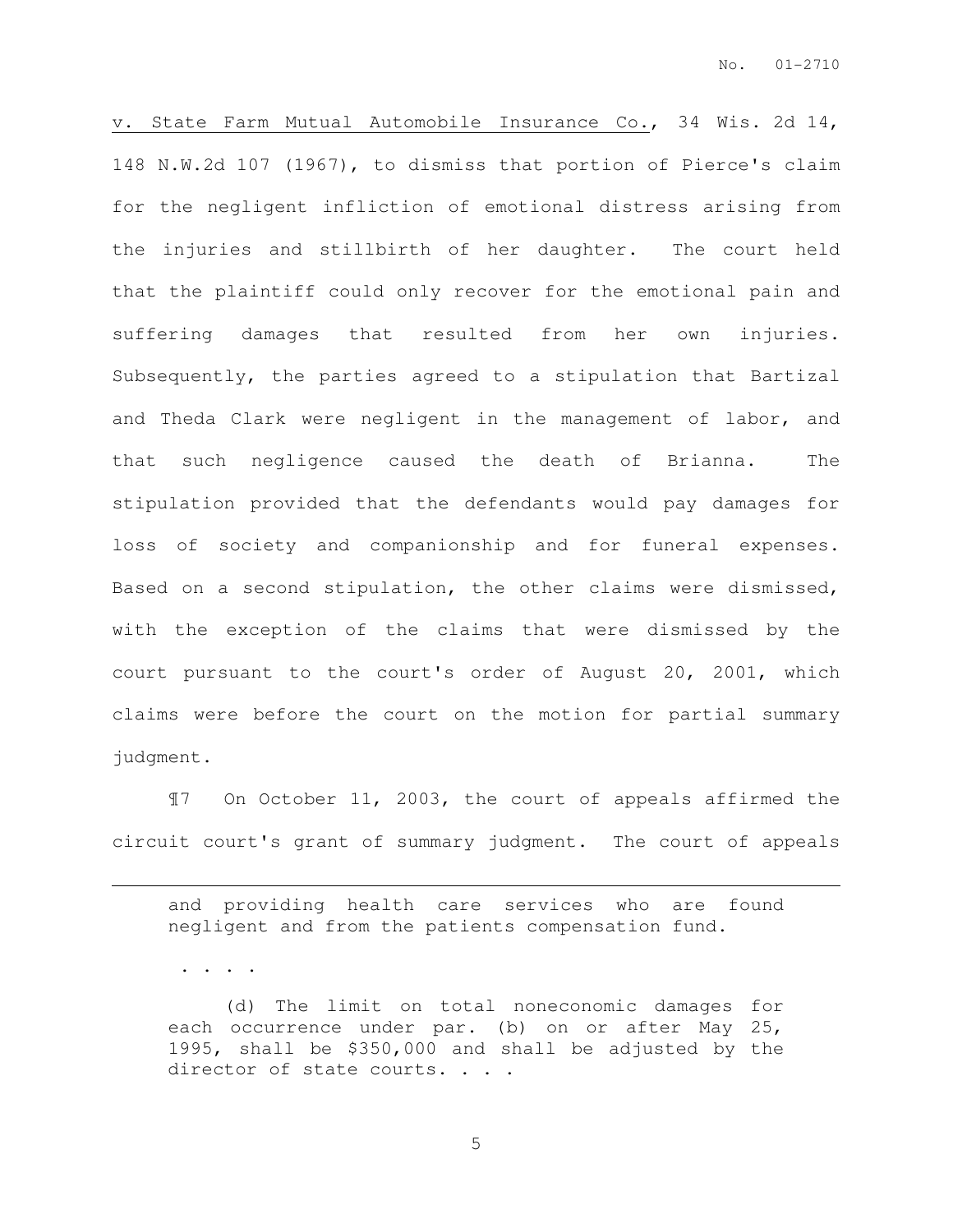relied on Finnegan v. Patients Compensation Fund, 2003 WI 98, 263 Wis. 2d 574, 666 N.W.2d 797, and Bowen v. Lumbermens Mutual Casualty Co., 183 Wis. 2d 627, 517 N.W.2d 432 (1994), to determine that Pierce did not satisfy the legal standard for recovery of emotional damages related to Brianna's stillbirth. The court of appeals concluded that Pierce did not satisfy the three-prong test of Bowen, which had recently been applied to plaintiffs' claim in Finnegan.<sup>2</sup> Specifically, the court held that while Pierce observed her daughter suffering, she did not witness the extraordinary event that caused her daughter's suffering—the umbilical cord wrapped around Brianna's neck. Additionally, the court noted that while Pierce's physician may have been negligent in waiting to induce labor, he did not cause the umbilical cord to wrap around the baby's neck. In response, Pierce filed a motion for reconsideration that the court denied on December 4, 2003.

¶8 This court granted Pierce's petition for review. Oral arguments were held on April 28, 2004. On June 16, 2004, we

 $\overline{a}$ 

 $2$  The court in Bowen v. Lumbermens Mutual Casualty Co., 183 Wis. 2d 627, 633, 517 N.W.2d 432 (1994), established a threeprong test to determine whether a "bystander's" claim for negligent infliction of emotional distress can be maintained. The test is as follows: (1) the injury suffered by the victim must have been fatal or severe; (2) the victim and the plaintiff must be related as spouses, parent-child, grandparent-grandchild or siblings; (3) the plaintiff must have observed an extraordinary event, namely the incident and injury or the scene soon after the incident with the injured victim at the scene.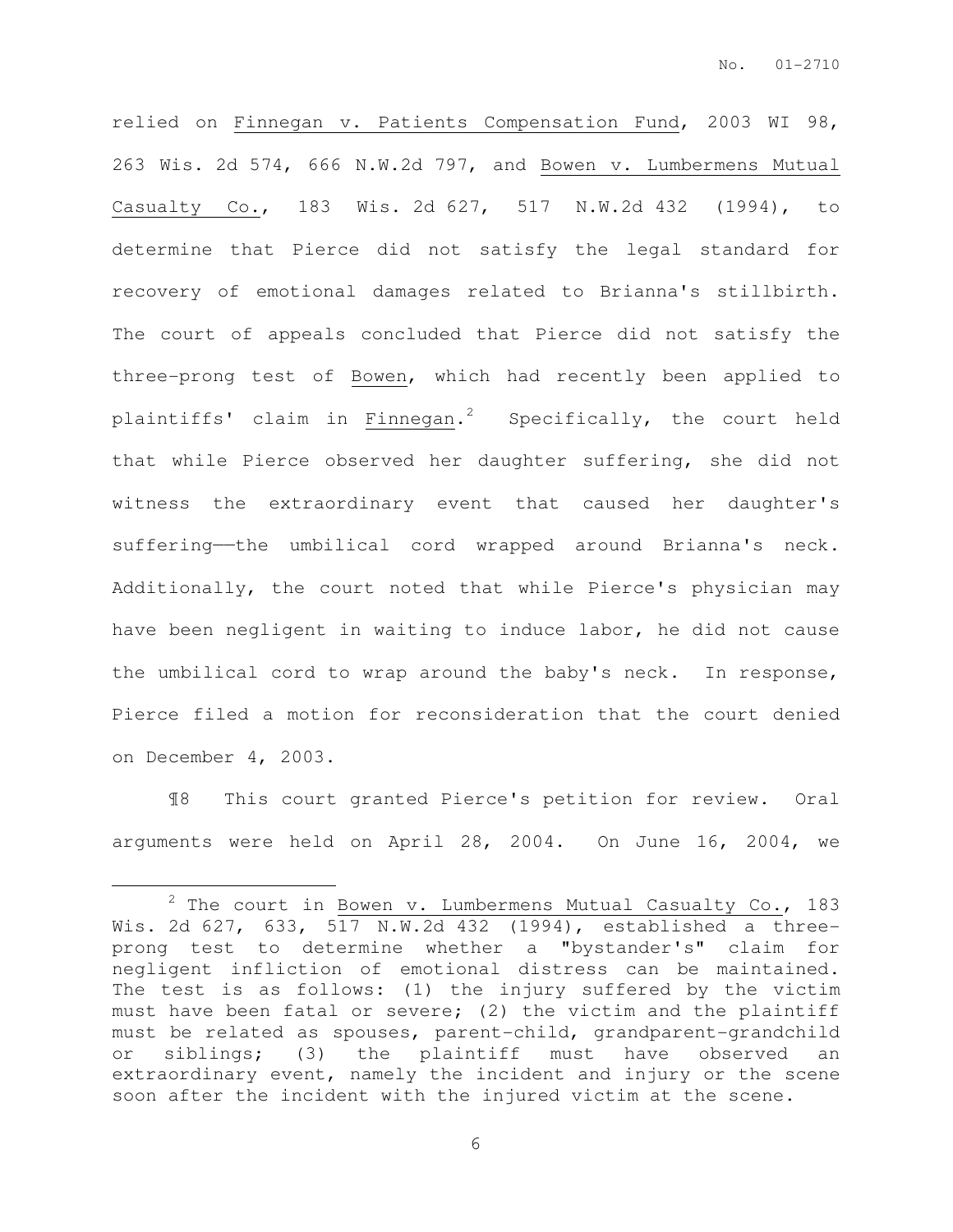ordered the parties to file supplemental briefs addressing the following issues:

1. Was the Circuit Court mistaken in its reliance on the case of Kwaterski v. State Farm Mut. Auto. Ins. Co., 34 Wis. 2d 14, 148 N.W.2d 107 (1967) for its conclusion that: "A mother's injuries do not include the injury to or death of a child as part of her own injuries?"

2. Is it appropriate, under relevant case law, to separate or compartmentalize Bonnie Pierce's claimed emotional injury into what is related to her own pain and suffering (including emotional distress) resulting directly from the physical discomfort of child birth, as against her pain and suffering (including emotional distress) resulting from the medical malpractice that caused the death and stillbirth of her child, Briana Lynn Marcks?

3. Did the Stipulation which resulted in the Circuit Court's Order of October 3, 2001, in effect waive either claim referenced in question number 2 that Bonnie Pierce had for her own pain and suffering, including her own claimed emotional injury?

¶9 Additional oral arguments were heard on November 3, 2004.

#### II

¶10 The focus of this case is on whether Pierce may bring a claim which includes the negligent infliction of emotional distress arising from the injuries and stillbirth of her daughter, under the undisputed factual circumstances. This is a question of law that we review de novo, independently of the reasoning of the circuit court and the court of appeals, but benefiting from their analyses. See, e.g., Beloit Liquidating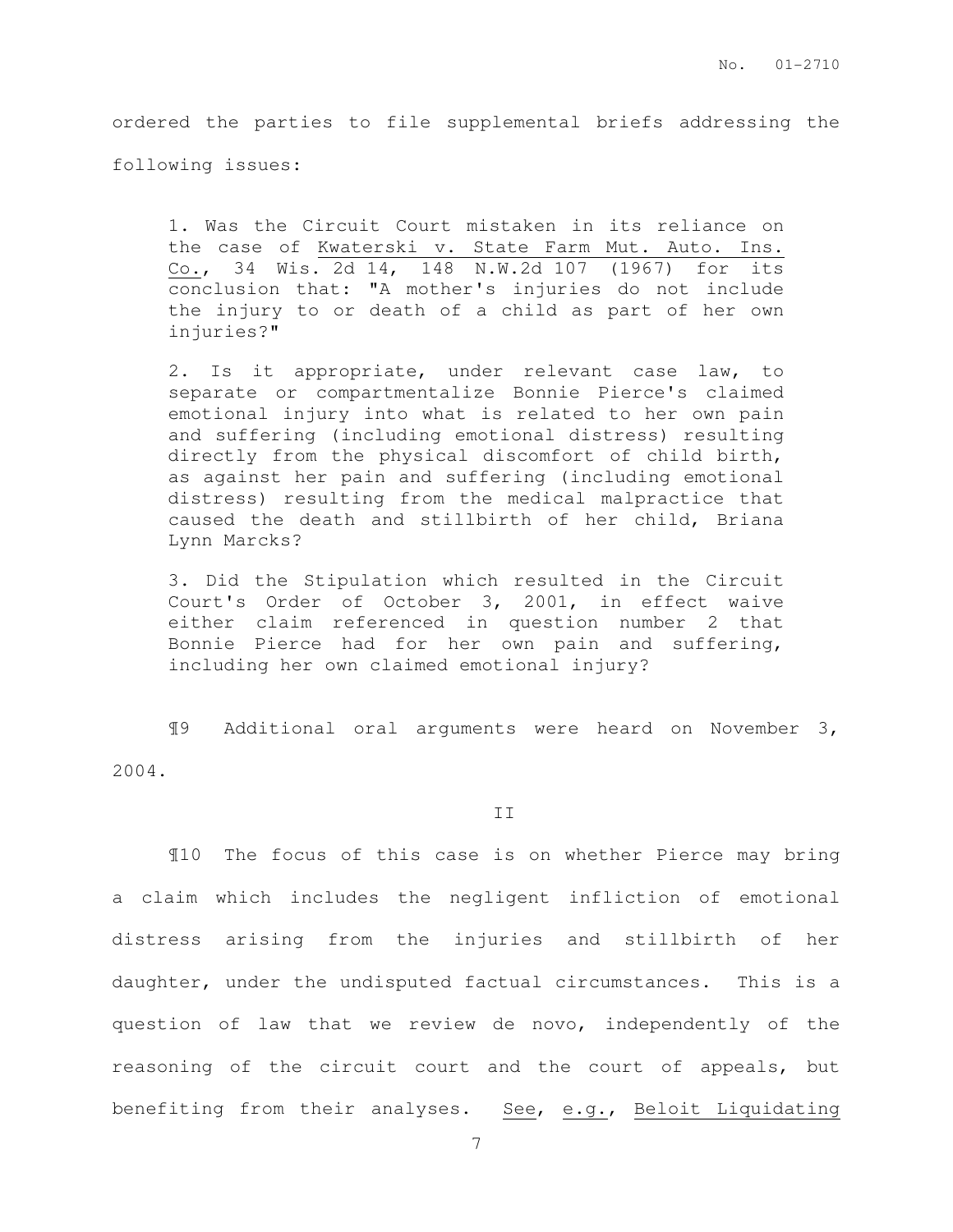Trust v. Grade, 2004 WI 39, ¶17, 270 Wis. 2d 356, 677 N.W.2d 298 (question of law whether complaint states a claim); see also State v. Lombard, 2004 WI 95, ¶17, 273 Wis. 2d 538, 684 N.W.2d 103 (statutory interpretation is a question of law, subject to de novo appellate review).

¶11 Wisconsin Stat. ch. 655 governs claims in the event of medical malpractice. According to Wis. Stat. § 655.007, "any patient or . . . any . . . parent . . . of the patient having a derivative claim for injury or death on account of malpractice is subject to this chapter." Wisconsin Stat.  $\frac{1}{5}$  655.017<sup>3</sup> limits the noneconomic damages recoverable to those individuals listed in Wis. Stat. § 893.55(4). Section 893.55(4)(a) caps noneconomic damages, defined in part as "pain and suffering; . . . mental distress. . . . " "Notwithstanding the limits on noneconomic damages under this section, damages recoverable against health care providers . . . for wrongful death are subject to the limit under s. 895.04(4)." Section 893.55(4)(f).

 $\overline{a}$ 

<sup>3</sup> Wisconsin Stat. § 655.017 states:

The amount of noneconomic damages recoverable by a claimant or plaintiff under this chapter for acts or omissions of a health care provider if the act or omission occurs on or after May 25, 1995, and for acts or omissions of an employee of a health care provider, acting within the scope of his or her employment and providing health care services, for acts or omissions occurring on or after May 25, 1995, is subject to the limits under s. 893.55(4)(d) and (f).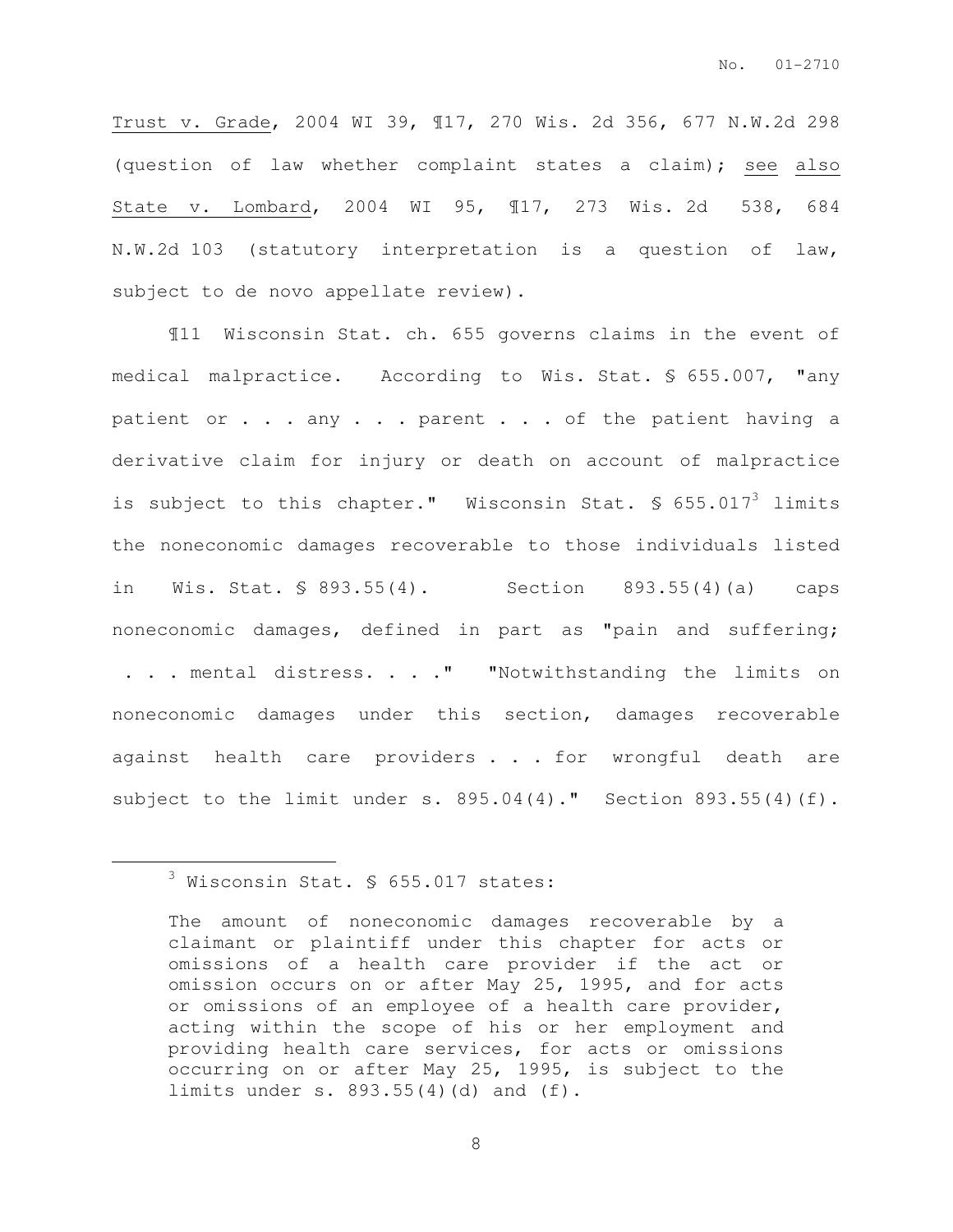Wisconsin Stat. § 895.04(4), in turn, separately caps damages "in the case of a deceased minor . . . for loss of society and companionship (which) may be awarded to the . . . parents of the deceased. . . . "

¶12 Here, we have the unique situation where the patient, Bonnie Pierce, was also the parent of the patient, Brianna Lynn Marcks. There is no dispute that Pierce has the derivative claim of a parent for the wrongful death of Brianna under Wis. Stat. § 655.007. $4$  It is Pierce's direct claim for emotional distress that is at issue.

¶13 The court of appeals characterized Pierce's direct claim for negligent infliction of emotional distress as a bystander claim. That is, that Pierce was merely a witness to the stillbirth of her daughter Brianna and could recover only if she met the test we set forth in Bowen and Finnegan. We conclude differently. Because of the unusual position of Pierce, as a mother in labor, the result of which was a stillbirth, she clearly was not a witness to the "gruesome aftermath" of an automobile accident that eventually resulted in the death of her child, as was the case in Bowen, 183 Wis. 2d at

 $\overline{a}$ 

<sup>&</sup>lt;sup>4</sup> Wisconsin Stat. § 655.007 states, in relevant part: "On and after July 24, 1975, any patient or the patient's representative having a claim or any spouse, parent, minor sibling or child of the patient having a derivative claim for injury or death on account of malpractice is subject to this chapter."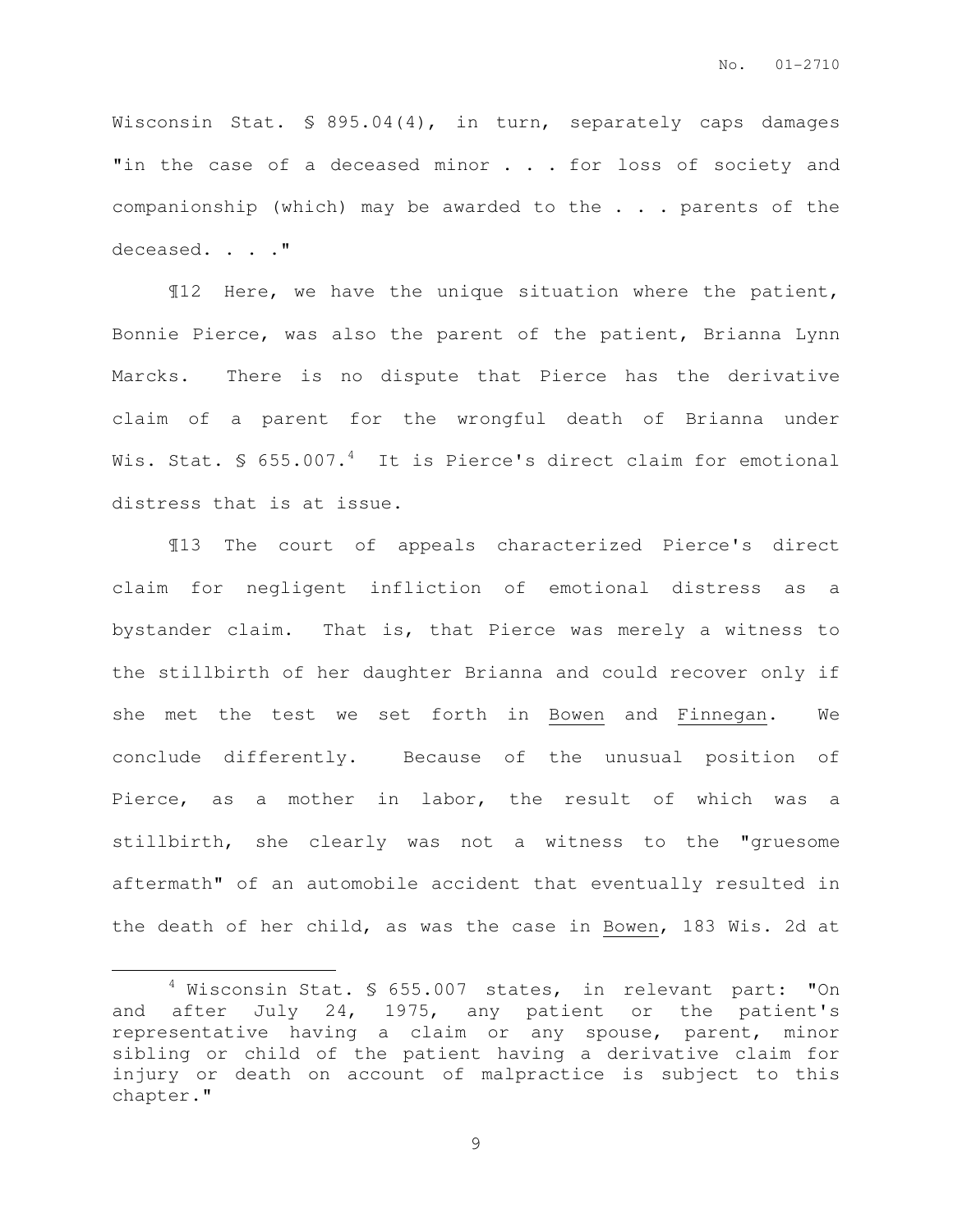634-35. Nor was Pierce the witness of "the physical deterioration and death" of her child, as was the case in Finnegan, 263 Wis. 2d 574, ¶20. Rather, she was a participant, and a victim of the actionable conduct——medical malpractice— that gave rise to her claim. Accordingly, Bowen and Finnegan are inapposite.

¶14 We find that the circumstances here are strikingly similar to those in Westcott v. Mikkelson, 148 Wis. 2d 239, 434 N.W.2d 822 (Ct. App. 1988). There, the mother, Karla Westcott, brought a claim of negligent infliction of emotional distress against an attending physician for injuries related to the delivery of her son, who was asphyxiated by the umbilical cord that had wrapped around his neck, resulting in stillbirth. The court of appeals concluded that Westcott was not a witness or observer of the cause of the emotional distress, but instead a participant. The court said that in determining whether Westcott "is an observer or a participant, it is difficult to imagine a more clear-cut example of the latter than a mother giving birth to a child in distress." Id. at 242.

¶15 The same conclusion applies here. It is difficult to imagine that Bonnie Pierce was anything other than a participant, directly involved in the tortious activity that resulted in the stillbirth of Brianna. Accordingly, she can maintain a direct claim for injuries that resulted from that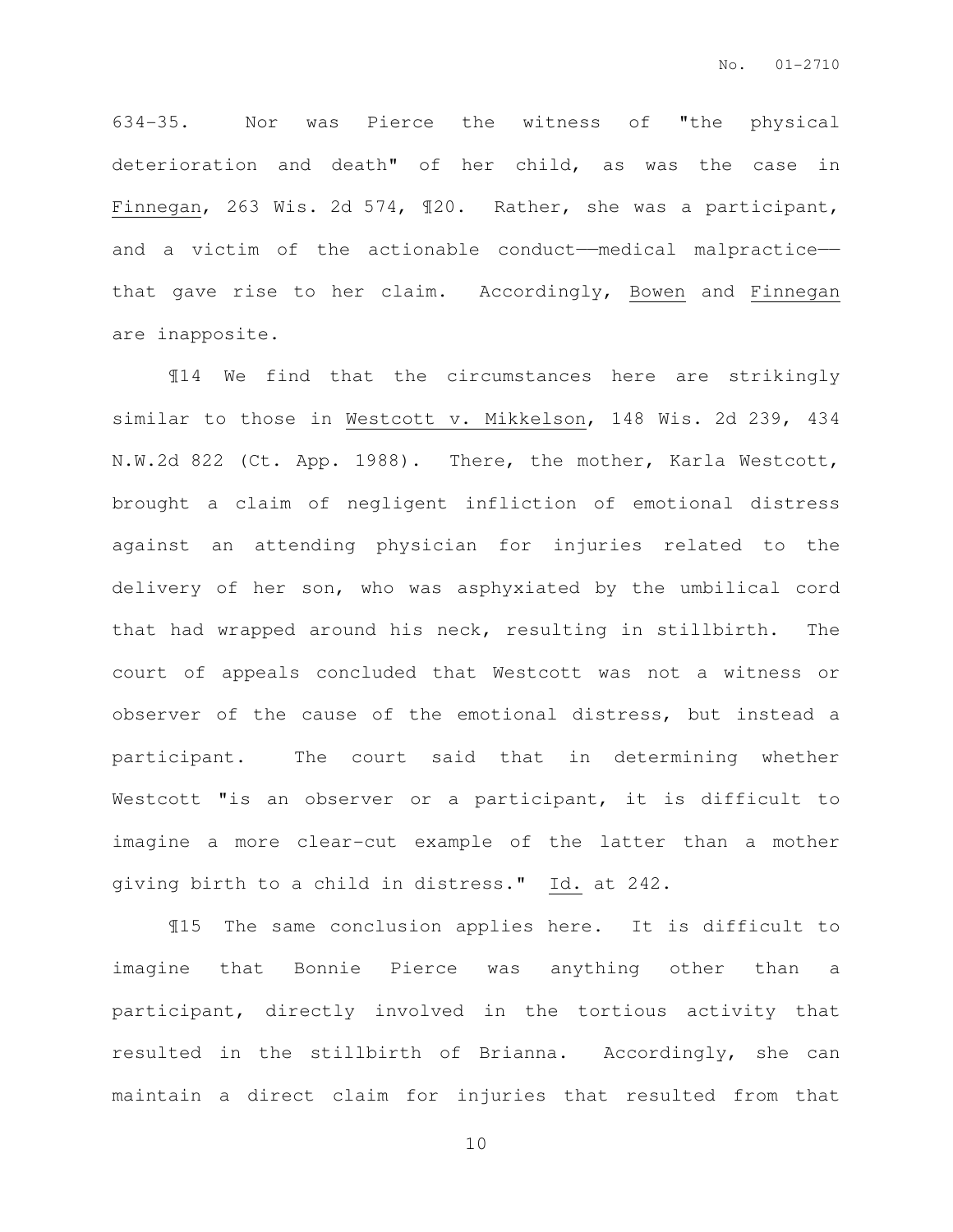activity. Wisconsin Stat. § 655.007 contemplates such a result, namely, that a patient who has suffered medical malpractice can bring a direct claim. The fact that the same patient may also have a derivative claim for wrongful death is unusual, and likely to arise only in the unique circumstances presented in cases like this where the patient is also a victim/participant in the events at issue.<sup>5</sup>

¶16 The court of appeals concluded that Bowen effectively overruled Westcott. Pierce v. Physicians Ins. Co. of Wis., Inc., No. 01-2710, unpublished slip op., ¶24 n.6 (Wis. Ct. App. Nov. 11, 2003). We disagree. Westcott followed Garrett v. City of New Berlin, 122 Wis. 2d 223, 362 N.W.2d 137 (1985), where Connie Garrett pursued a claim for emotional distress based upon a police officer running over her brother with a police car. The officer had been pursuing a group of children, including the two of them, at an outdoor theater. We concluded that "Connie Garrett was not merely an observer who was not directly involved in the tortious activity. She was an object of the police officer's activities since she was a member of the group of children he was pursuing." Id. at 232. In Garrett, we also distinguished the circumstances there from the situation in

 $\overline{a}$ 

<sup>5</sup> It is noteworthy that the damages caps in Wis. Stats. §§ 893.55(4) and 895.04(4) also segregate damages recoverable directly and derivatively.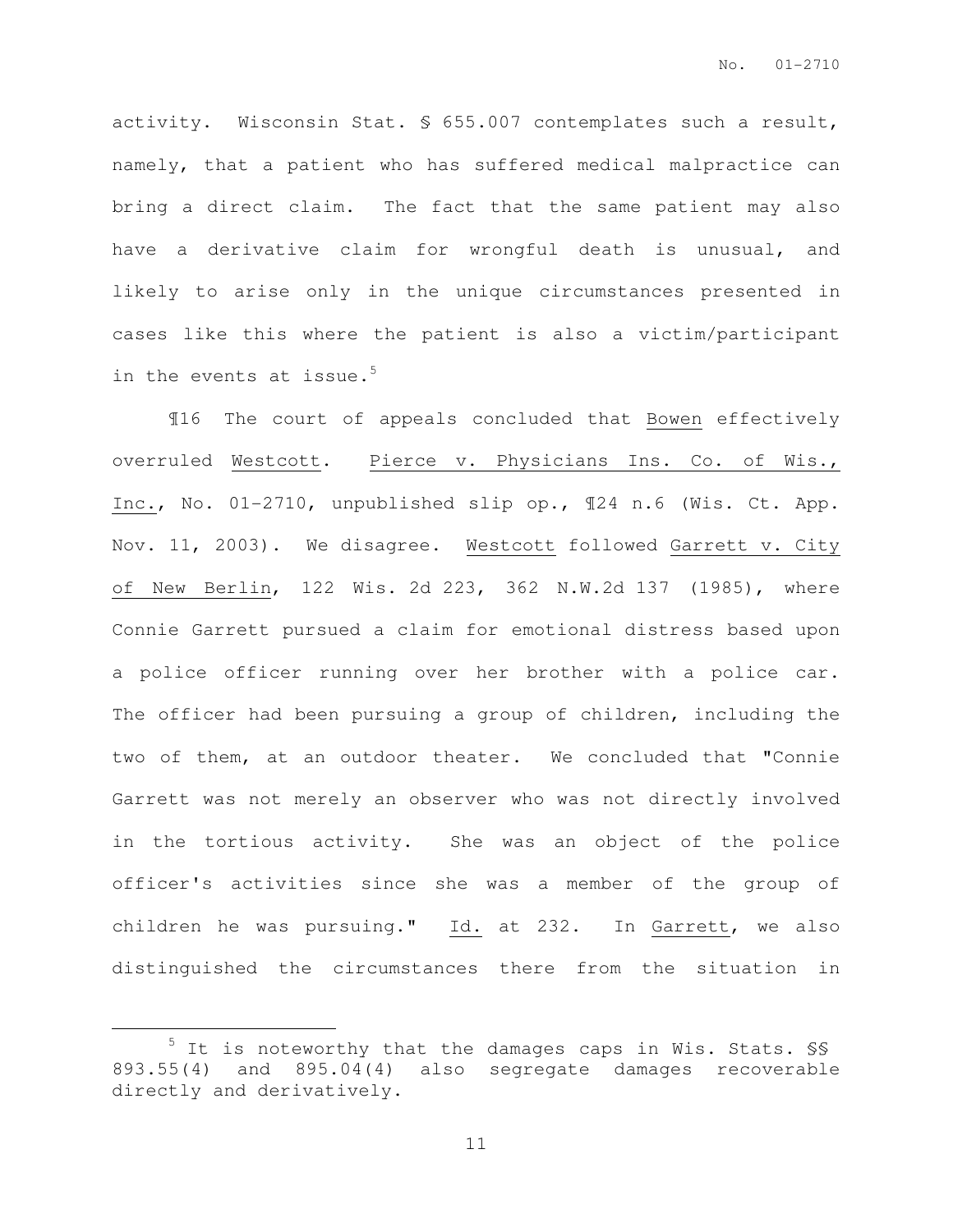Waube v. Warrington, 216 Wis. 603, 258 N.W. 497 (1935), where the court refused to recognize a claim for negligent infliction of emotional distress for a mother who witnessed the automobile accident that killed her child. The mother was not in peril herself. See Westcott, 148 Wis. 2d at 241.

¶17 Consequently, when Bowen rejected Waube's "zone of danger" rule, it did not, as the court of appeals concluded, undermine Westcott. We continue to recognize a claim for negligent infliction of emotional distress where the claimant is directly involved in the tortious activity. Bowen did nothing to change this.

¶18 Other courts have adopted a similar approach where the tortious activity results in the stillbirth of a child and have allowed both a derivative claim for wrongful death and a direct claim for negligent infliction of emotional distress. For example, in Vaillancourt v. Medical Center Hospital of Vermont, Inc., 425 A.2d 92 (Vt. 1980), the Vermont Supreme Court allowed recovery for both the wrongful death of the viable fetus and the emotional distress of the mother. Id. at 143. In Johnson v. Ruark Obstetrics and Gynecology Associates, 395 S.E.2d 85 (N.C. 1990), the North Carolina Supreme Court also recognized a claim for negligent infliction of emotional distress related to the inadequate prenatal care, which allegedly caused the stillbirth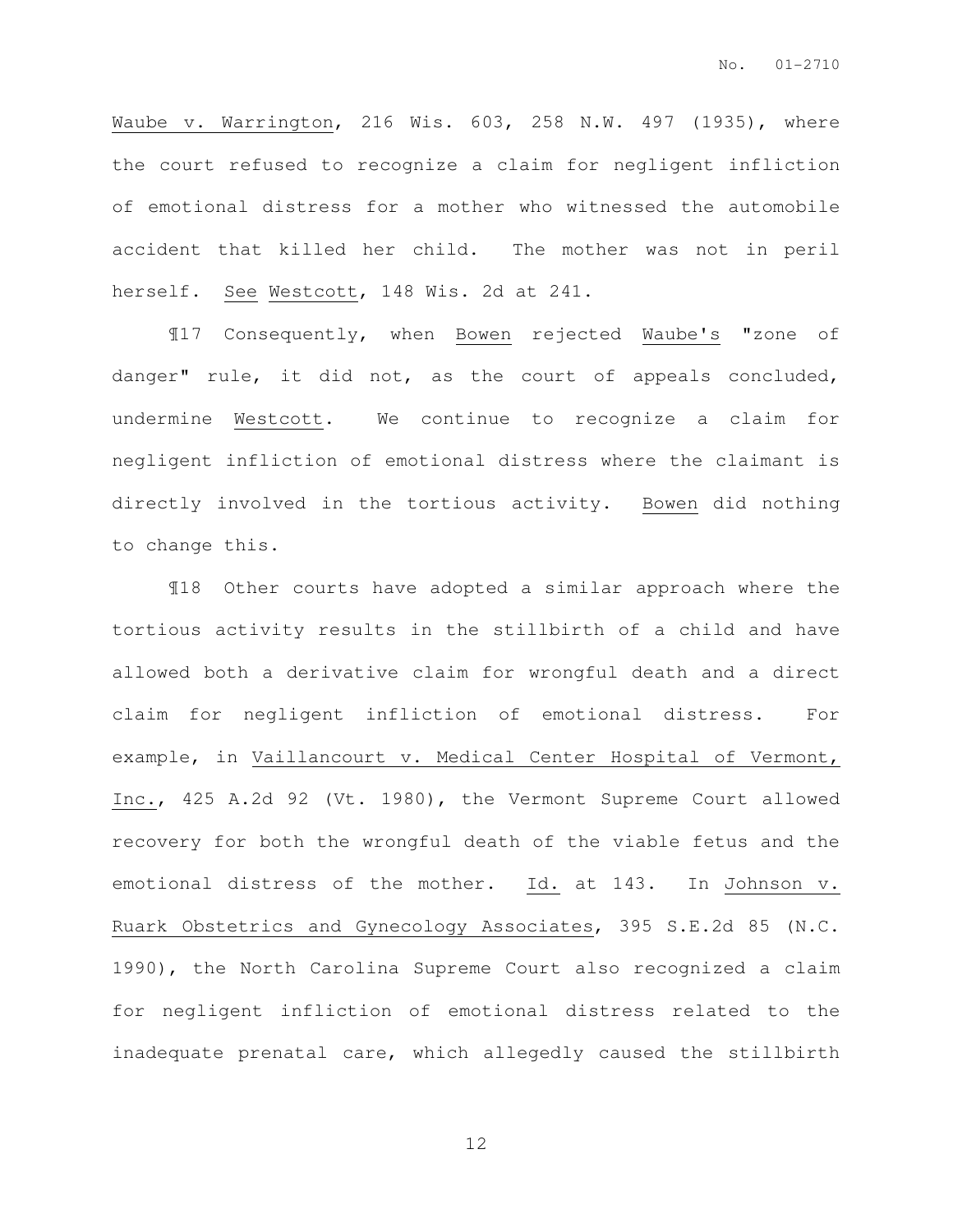of a child, in addition to allowing recovery for a wrongful death claim.

¶19 Here, the circuit court erred in determining that Bonnie Pierce "may not seek relief for the emotional distress associated with the injuries and death of her stillborn infant," but could only "seek relief for emotional distress connected to her own injuries." The circuit court came to that conclusion based upon an interpretation of our decision in Kwaterski, that a "mother's injuries do not include the injury to or death of a child as part of her own injuries."

¶20 Just as Bowen and Finnegan are not applicable, neither is Kwaterski. Kwaterski presented the "narrow issue" of "whether an eighth-month, viable unborn child, whose later stillbirth is caused by the wrongful act of another, is 'a person' within the meaning" of the wrongful death statute (then Wis. Stat. § 331.03; now Wis. Stat. § 895.03). Kwaterski, 34 Wis. 2d at 15. At the time this court decided Kwaterski, in 1967, only a handful of states allowed wrongful death recovery for a stillborn infant. Id. at 18-19. Twenty-eight years later:

The overwhelming majority of states now permit some form of recovery for the loss of a fetus. For example, approximately ten states and the District of Columbia recognize a common law cause of action for mental anguish suffered as a result of the loss of a fetus. In addition, approximately thirty-six states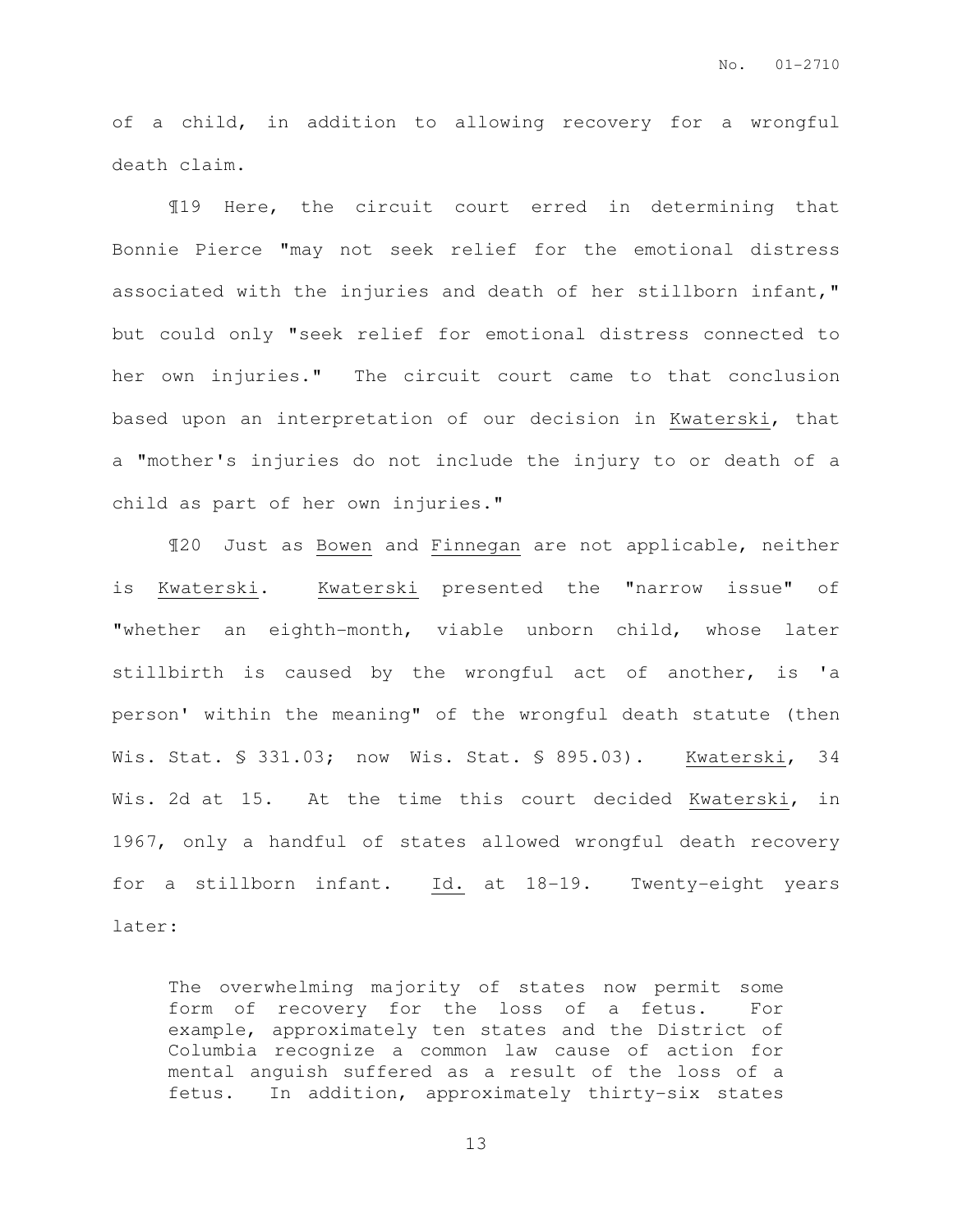and the District of Columbia recognize a wrongful death cause of action for the loss of a viable fetus. Most of these states characterize a viable fetus as a "person" or "minor child" under their wrongful death statutes.

Krishnan v. Sepulveda, 916 S.W.2d 478, 480-81 (Tex. 1995) (footnotes omitted).

¶21 The passage in Kwaterski that the circuit court relied upon, that "we know of no court that has permitted a plaintiff mother to include injury to or death of a child as part of her injuries," was the explanation for this court's rejection of other courts' reasoning denying wrongful death recovery for a stillborn infant on the basis that "[s]ince the child is part of the mother, the wrong will be remedied if the mother sues and recovers for her injuries." Kwaterski, 34 Wis. 2d at 22. It did not, contrary to the circuit court's conclusion, foreclose a claim for emotional injuries sustained by the mother as a result of the stillbirth. Moreover, as noted above, a number of states since Kwaterski have allowed the plaintiff mother to recover, including recovery for negligent infliction of emotional distress. See, e.g., Vaillancourt, 425 A.2d 92; Johnson, 395 S.E.2d 85; see also Krishnan, 916 S.W.2d at 480 n.2.

¶22 Instead of restricting the remedy for a stillbirth to the mother's claim for her own injuries, we concluded in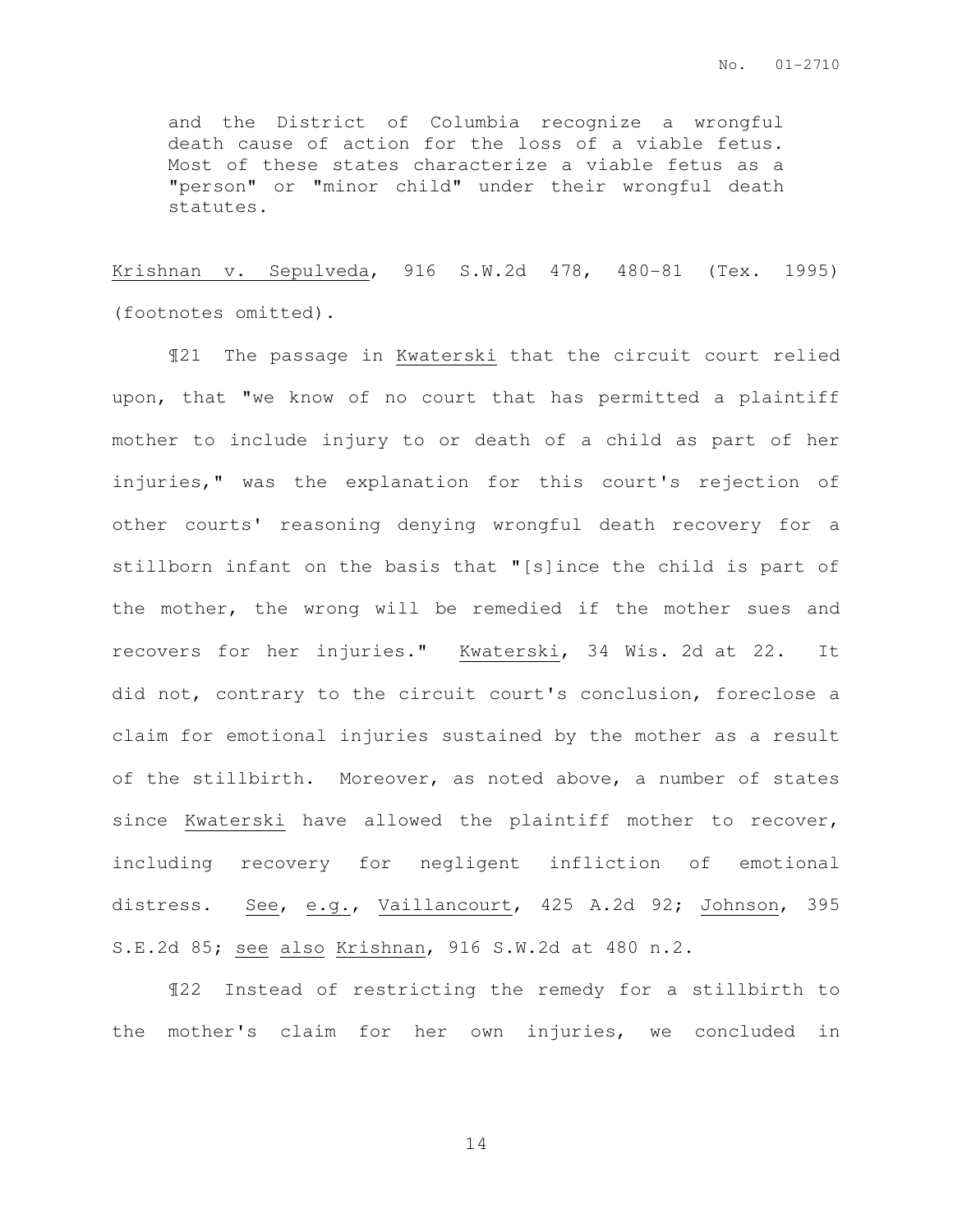Kwaterski that a wrongful death remedy would ameliorate likely "incongruous results":

If no right of action is allowed, there is a wrong inflicted for which there is no remedy. Denying a right of action for negligent acts which produce a stillbirth leads to some very incongruous results. For example, a doctor or a midwife whose negligent acts in delivering a baby produced the baby's death would be legally immune from a lawsuit. However, if they badly injured the child they would be exposed to liability. Such a legal rule would produce the absurd result that an unborn child who was badly injured by the tortious acts of another, but who was born alive, could recover while an unborn child, who was more severely injured and died as the result of the tortious acts of another, could recover nothing.

#### Kwaterski, 34 Wis. 2d at 20.

¶23 It would be equally incongruous here to do the reverse—deny recovery to the injured mother because of a stillbirth merely because there is recovery via a wrongful death claim. The wrongful death claim does not and cannot compensate the mother for the pain and anguish that she suffered associated with the stillbirth of her child, resulting from the conceded medical malpractice. The wrongful death claim is intended to compensate the surviving parent for funeral expenses and especially for the loss of society and companionship caused by the child's death. "It does not include . . . the grief and mental suffering caused by the child's death." Wis JI——Civil 1895 (2001).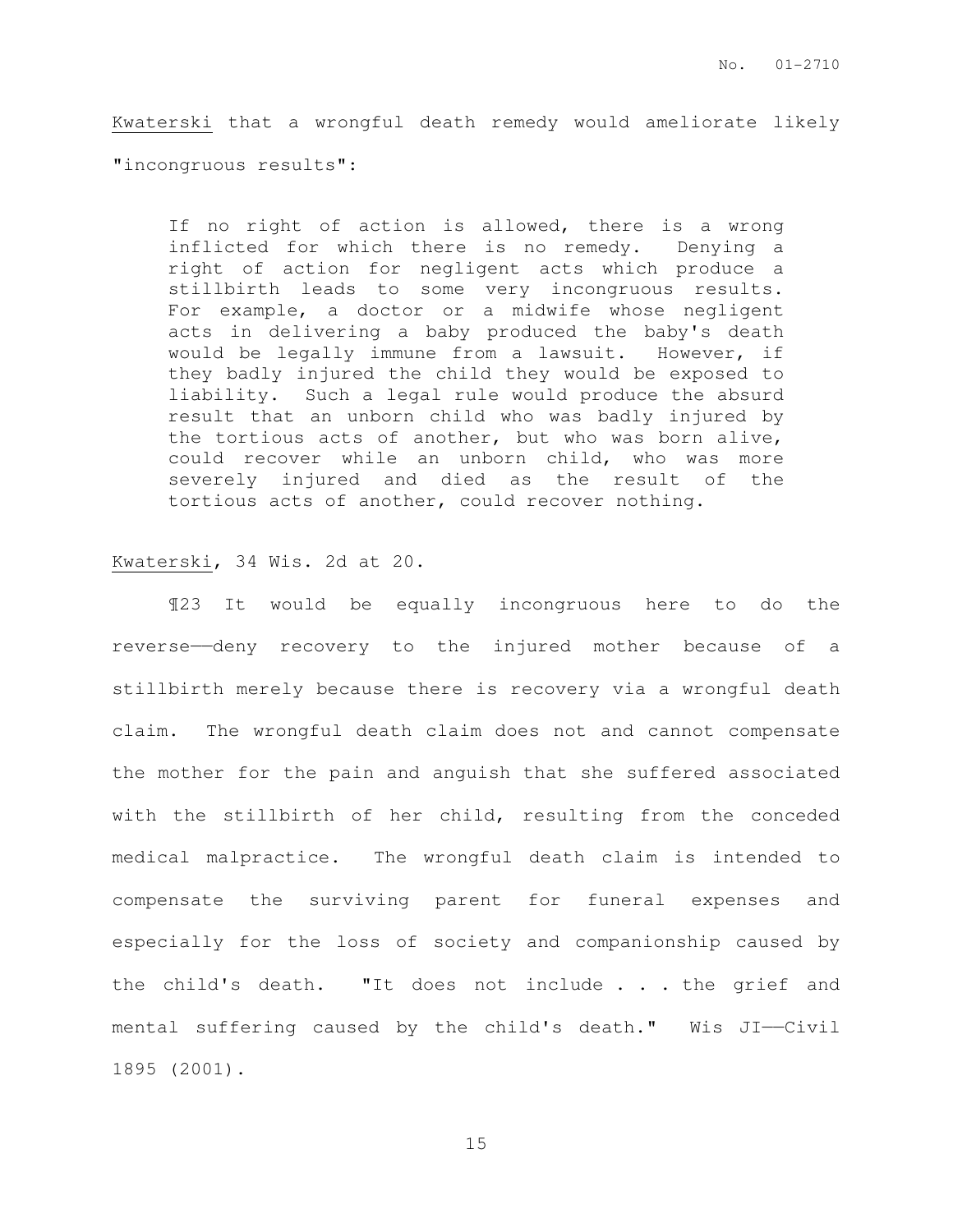¶24 Kwaterski settled the issue of whether Wisconsin would follow the nascent national trend of allowing a wrongful death claim for a stillborn infant. It provides no guidance as to whether the mother is entitled to recover for her emotional distress as a result of medical malpractice that caused the stillbirth. The circuit court erred in relying on Kwaterski to dismiss Pierce's emotional distress claim related to the stillborn child, and the court of appeals erred in applying Bowen and Finnegan.

#### III

¶25 The circuit court's reliance on Kwaterski to segregate Bonnie Pierce's "own injuries" from those "arising from the injuries and stillbirth of her daughter . . . " (see circuit court's August 20, 2001 Order), led this court to ask the parties to brief and argue, in addition to the appropriateness of that court's reliance on Kwaterski, the appropriateness of compartmentalizing the suffering, including emotional distress, here.

¶26 We are satisfied that, as we reiterated recently in Mullen v. Walczak, 2003 WI 75, 262 Wis. 2d 708, 664 N.W.2d 76, in discussing Redepenning v. Dore, 56 Wis. 2d 129, 143, 201 N.W.2d 580 (1972), it may be impossible to segregate injuries for emotional distress that stem from different sources: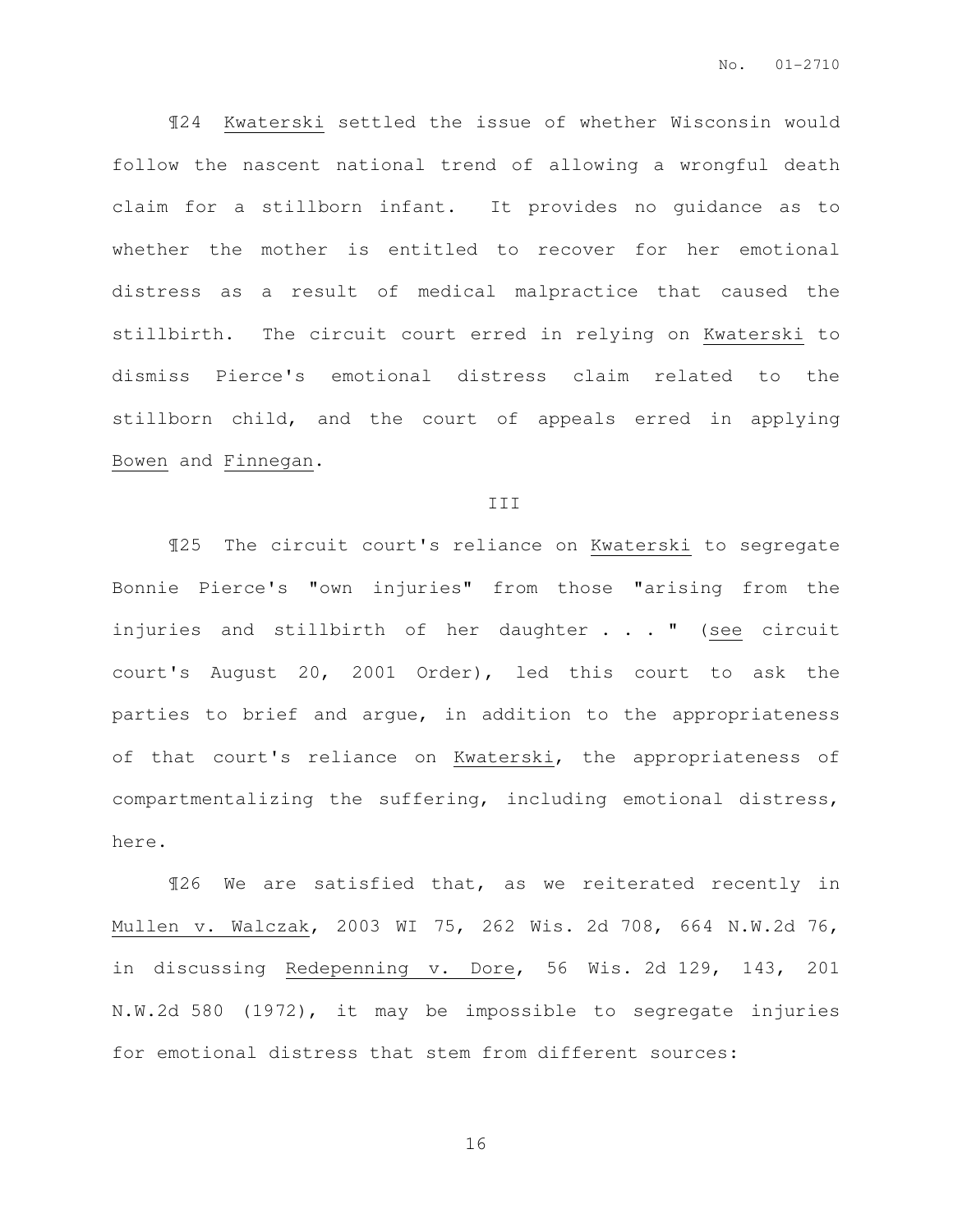In Redepenning, a mother sought recovery for injuries she sustained in an automobile accident. Her daughter died in the accident, and the mother's claims included one for emotional distress. In upholding a jury's damage award, we determined that the mother's emotional distress was caused both by her own physical injuries as well as witnessing her daughter's death. Ultimately, we concluded that it was impossible to adequately separate the two.

Mullen, 262 Wis. 2d 708, ¶23 (emphasis in original)(citation omitted).

¶27 Similarly, we cannot separate the damages Pierce suffered into what could be described as "her own" from those she suffered in experiencing the stillbirth of her daughter. She experienced labor, the death of an infant inside of her, and the vacuum extraction of her dead child. To segregate her emotional injuries would be an even more Herculean task than in Redepenning. Pierce was not a witness, but rather a participant as a patient. The inextricable nature of Pierce's position as participant/patient relates to the source of her emotional injuries, so that it is indeed impossible for them to be compartmentalized. Accordingly, we conclude that the circuit court erred in separating Pierce's negligent infliction of emotional distress claim, and dismissing that part of her claim "arising from the injuries and stillbirth of her daughter . . ." while allowing Pierce to proceed on "her claim for damages for emotional distress due to her own injuries."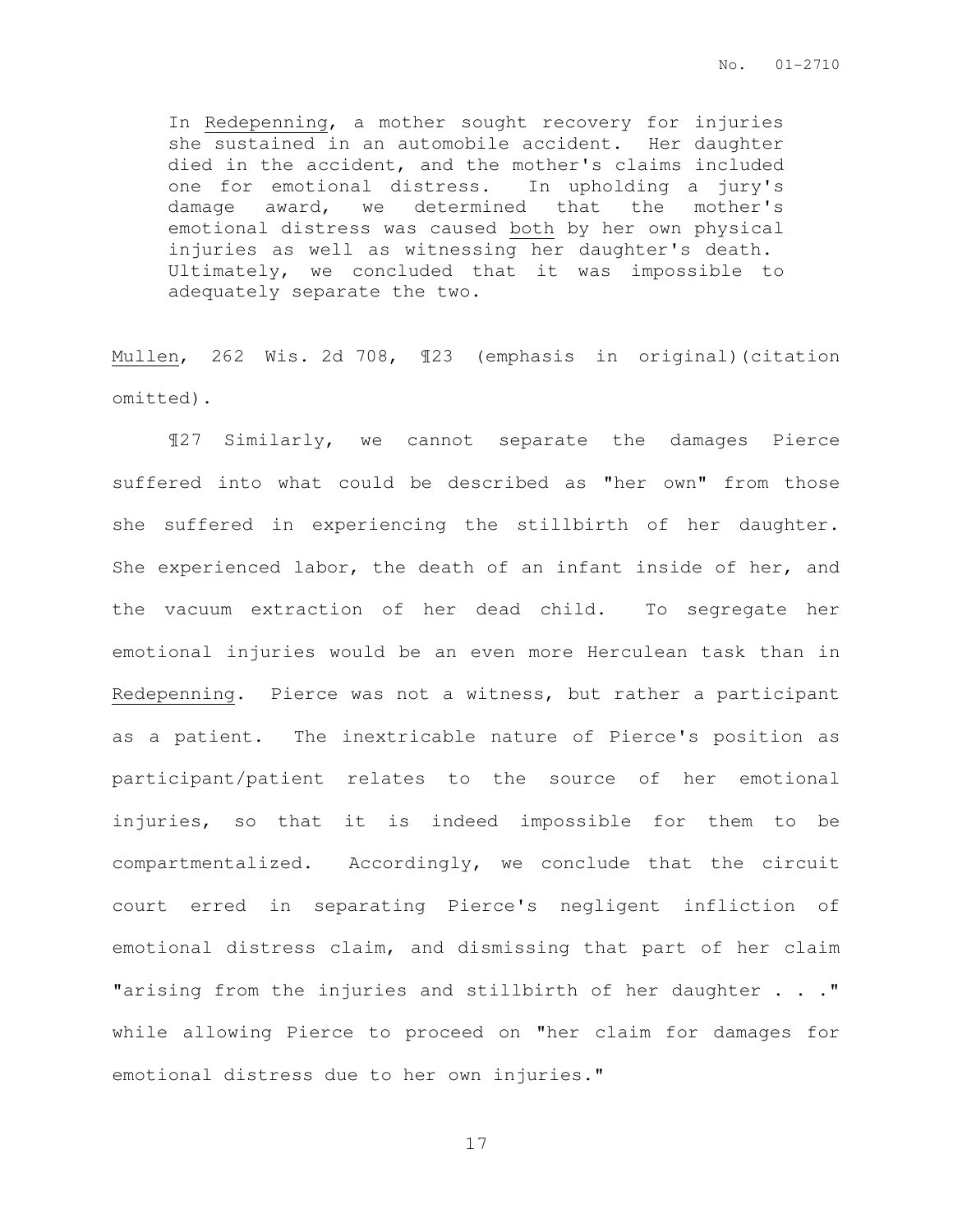¶28 The fact that the sources of Pierce's emotional injuries cannot be segregated does not mean that we have here a single claim of medical malpractice subject to the single cap for noneconomic damages we discussed last term in Maurin v. Hall, 2004 WI 100, 274 Wis. 2d 28, 682 N.W.2d 866. In Maurin, there was a single victim of medical malpractice, the child. Id., ¶¶9-13. Here, in contrast, there are two patients and two victims, Pierce and her stillborn daughter, Brianna. To apply a single cap here would effectively excuse the medical malpractice inflicted on one of the patient/participant/victims.

#### IV

¶29 Finally, we asked the parties to brief and argue whether the stipulation they entered into concerning dismissal of claims resulted in Pierce's waiver of her claim for negligent infliction of emotional distress. We find that there is no such waiver.

¶30 The parties entered into a stipulation which provided that all causes of action set forth in the plaintiff's amended complaint may be dismissed "with the exception of the cause of action which was dismissed by the court by order dated August 20, 2001 . . . with prejudice and without costs to any party based upon the Stipulation attached hereto as Exhibit A." This resulted in a dismissal order of the circuit court, dated October 3, 2001, which excepted the claims or "causes of action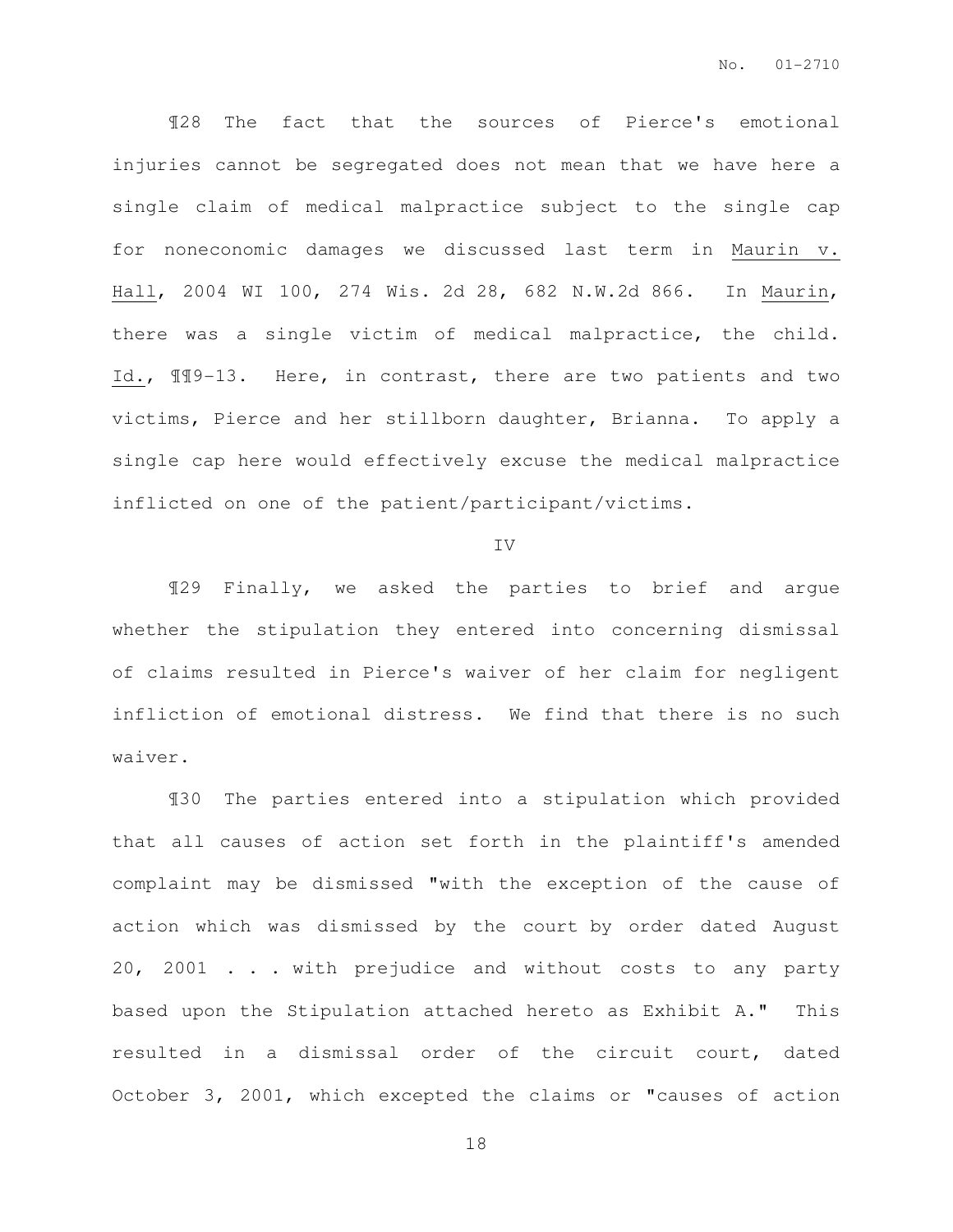that were dismissed by the court pursuant to the court's order of August 20, 2001. . . ." Exhibit A is the stipulation agreeing to liability and settling the wrongful death claim involving loss of society and companionship and funeral expenses and gravesite marker.

¶31 Stipulations are contractual in nature. Duhame v. Duhame, 154 Wis. 2d 258, 264, 453 N.W.2d 149 (Ct. App. 1989). We have held that interpretation of a stipulation must, above all, give effect to the intention of the parties. D'Angelo v. Cornell Paperboard Prods. Co., 33 Wis. 2d 218, 227, 147 N.W.2d 321 (1967). In Milwaukee & Suburban Transport Corp. v. Milwaukee County, 82 Wis. 2d 420, 263 N.W.2d 503 (1978), this court held:

Stipulations should be construed consistent with the apparent intention of the parties, the spirit of justice, and the furtherance of fair trials upon the merits, and should not be construed technically so as to defeat the purposes for which they were made. In seeking the intent of the parties, the language of the stipulation should not be construed so as to effect the waiver of a right not plainly intended to be relinquished.

Id. at 442 (citations omitted).

¶32 The modifying language that the dismissal is "based upon the Stipulation attached hereto as Exhibit A" strongly suggests that the dismissal of claims was based upon the settling of the wrongful death claim, and that the parties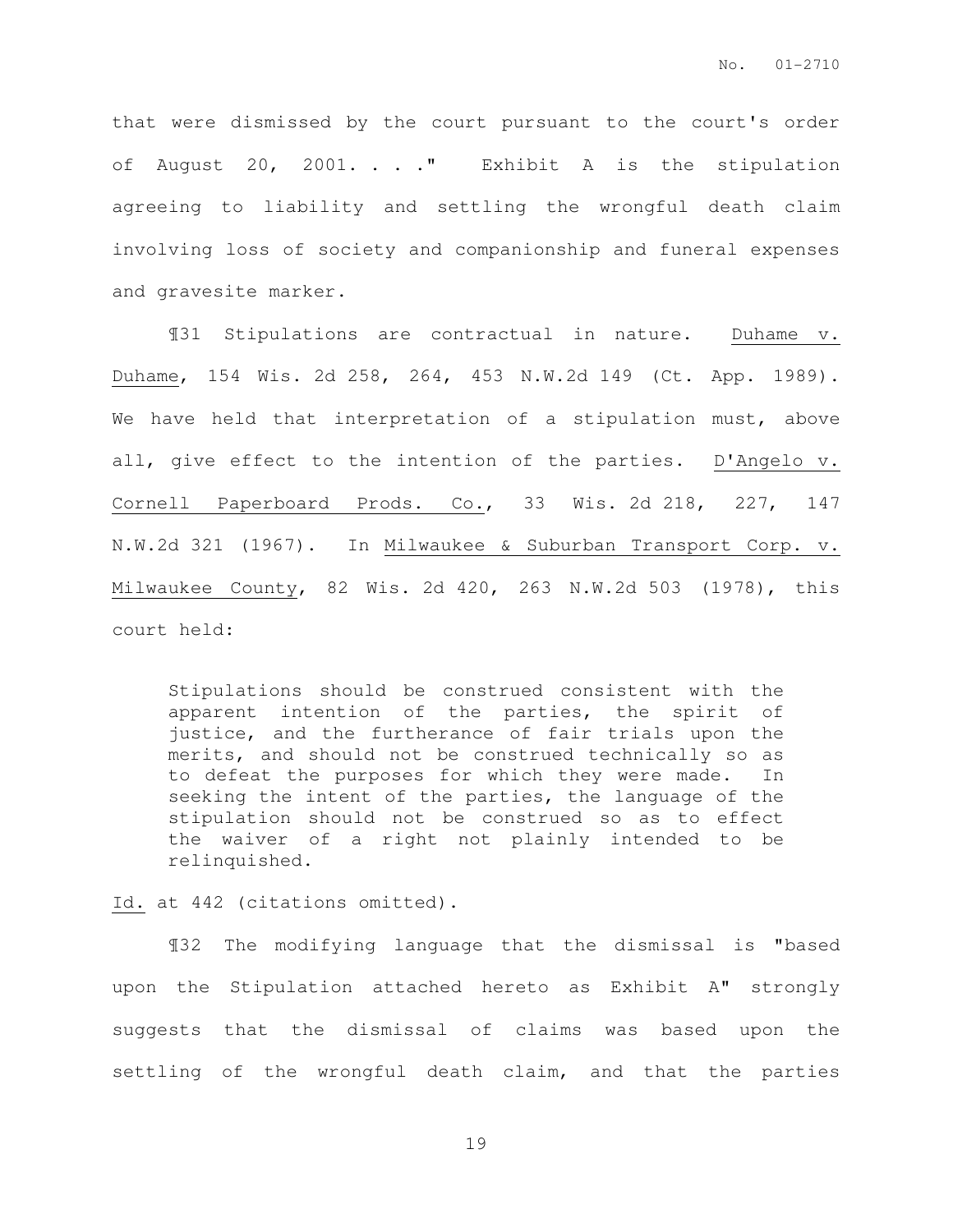intended the dismissal of only that claim. While the parties' intent of what, if anything, was to be dismissed, in addition to the wrongful death claim, and what causes of action were to be preserved, is not entirely clear from the face of the stipulation, it becomes much clearer when the procedural circumstances are reviewed.

¶33 As we concluded above, the circuit court erred in compartmentalizing Pierce's negligent infliction of emotional distress claim and separating it into two claims, one for "her . . . own injuries," and another "arising from the injuries and stillbirth" of Brianna. Pierce did not agree that the circuit court correctly characterized her personal injury claim that encompassed her emotional distress claim, and appealed that decision to the court of appeals. Her appeal of the circuit court decision and order leads us to conclude that she did not intend to stipulate to dismiss the entire claim that was the basis of that appeal——her claim which involved the negligent infliction of emotional distress. We are satisfied that Pierce did not, by entering into the stipulation for dismissal, waive her emotional distress claim, or any portion thereof. That stipulation clearly was intended to preserve the claim dismissed by the circuit court order of August 20, 2001.

V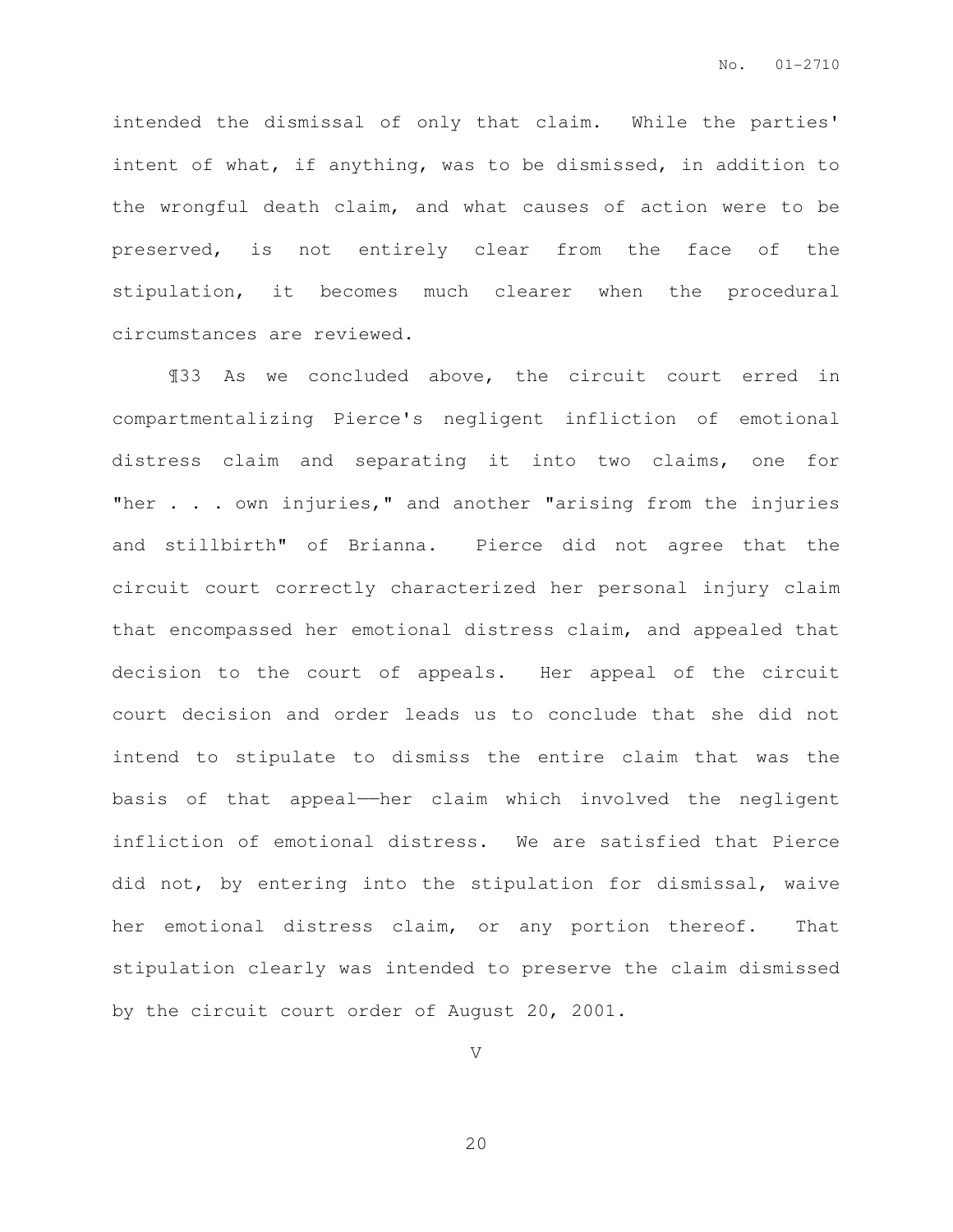¶34 For the reasons set forth, Bonnie Pierce may pursue her entire claim for the negligent infliction of emotional distress, including that portion arising from the injuries and stillbirth of her daughter, Brianna. In these unusual circumstances, we conclude that the mother may recover as a parent, for the wrongful death of the stillborn infant; and as a patient, for her personal injuries including the negligent infliction of emotional distress. We also conclude the stipulation of the parties did not waive this claim. Accordingly, we reverse the decision of the court of appeals that affirmed the circuit court's order, which dismissed that portion of the mother's personal injury claim for negligent infliction of emotional distress arising from the injuries and stillbirth of her daughter.

By the Court.—The decision of the court of appeals is reversed, and the cause remanded.

¶35 LOUIS B. BUTLER, JR., J., did not participate.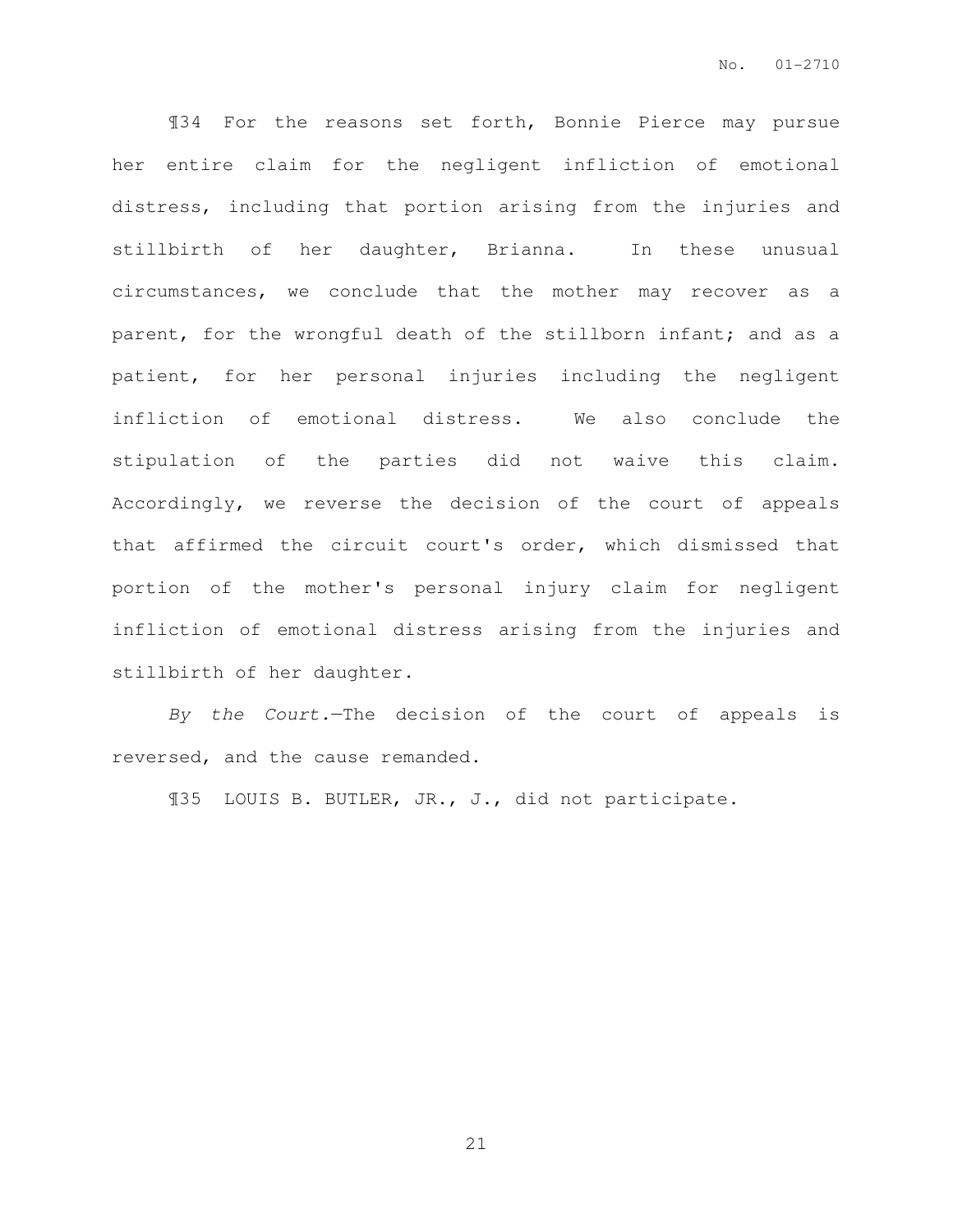¶36 DAVID T. PROSSER, J. (concurring). In Wisconsin, medical malpractice is a distinct area of tort law whose principles are dictated, in large part, by detailed provisions of the Wisconsin Statutes. One of the most critical of these statutes is Wis. Stat. § 655.007 entitled "Patients' claims." It provides: "On and after July 24, 1975, any patient or the patient's representative having a claim or any spouse, parent, minor sibling or child of the patient having a derivative claim for injury or death on account of malpractice is subject to this chapter." (Emphasis added.)

¶37 This statute governs claims "for injury or death on account of malpractice," including direct claims by a patient or a patient's representative and derivative claims by specified family members.

¶38 The facts in this case are different and distinguishable from the facts in Maurin v. Hall, 2004 WI 100, 274 Wis. 2d 28, 682 N.W.2d 866, and Finnegan v. Wisconsin Patients Compensation Fund, 2003 WI 98, 263 Wis. 2d 574, 666 N.W.2d 797, because the family members in Maurin and Finnegan had only derivative claims. All three cases involve medical malpractice and the death of a minor child. All three cases involve a legitimate wrongful death claim. But only this case involves direct medical malpractice against two patients, a mother and a child. The mother's claim for negligent infliction of emotional distress must be rationalized and analyzed as a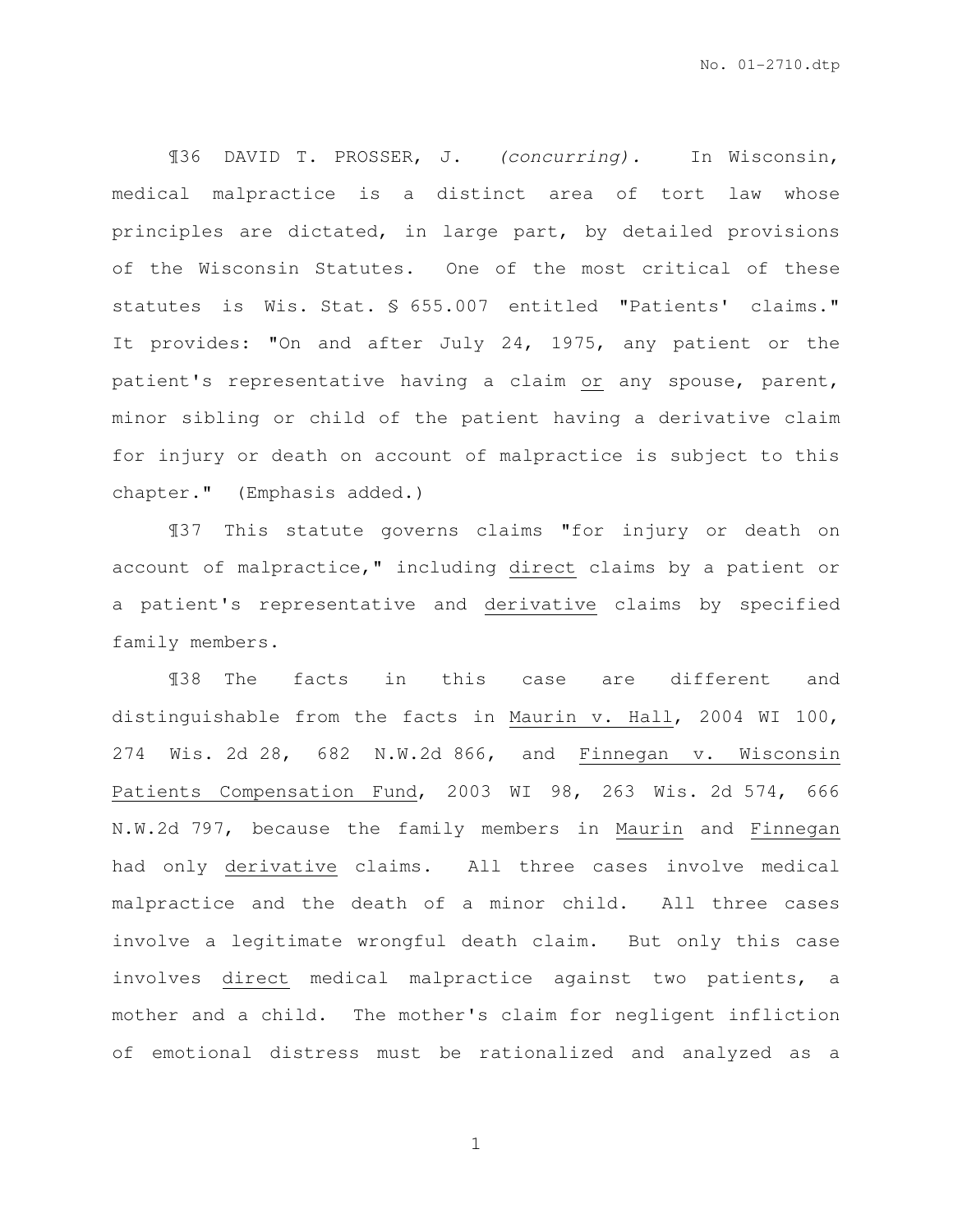direct claim, not a derivative claim, in order to be separate and to comply with Wis. Stat. § 655.007.

¶39 Insofar as the wrongful death claim is concerned, this court ruled in 1967 that an eighth-month, viable unborn child whose later stillbirth is caused by the wrongful act of another is a "person" within the meaning of the wrongful death statute. Kwaterski v. State Farm Mut. Automobile Ins. Co., 34 Wis. 2d 14, 148 N.W.2d 107 (1967). This rule, that a viable unborn child is a "person" under the wrongful death statute, is not here in dispute.<sup>6</sup>

¶40 That a mother may bring a claim for negligent infliction of emotional injuries sustained during the delivery of her child, in addition to a claim for wrongful death, was decided in Westcott v. Mikkelson, 148 Wis. 2d 239, 434 N.W.2d 822 (Ct. App. 1988).

¶41 One puzzle in this case is whether this court's subsequent decision in the case of Bowen v. Lumbermens Mutual Casualty Co., 183 Wis. 2d 627, 517 N.W.2d 432 (1994), limited claims for the negligent infliction of emotional distress to "bystander" claims. Clearly, the answer is "no." Sharon Bowen was a "bystander," a plaintiff who alleged emotional distress from viewing the immediate aftermath of a tortfeasor's negligent infliction of physical harm on a third person, her son. Id. at 631-32. In upholding her claim, the court did not repudiate

 $\overline{a}$ 

 $6$  The principle that an unborn child is a separate entity whose interests are protected is reflected in a number of Wisconsin statutes. See the statutes listed in Wis. Stat. § 939.75(3).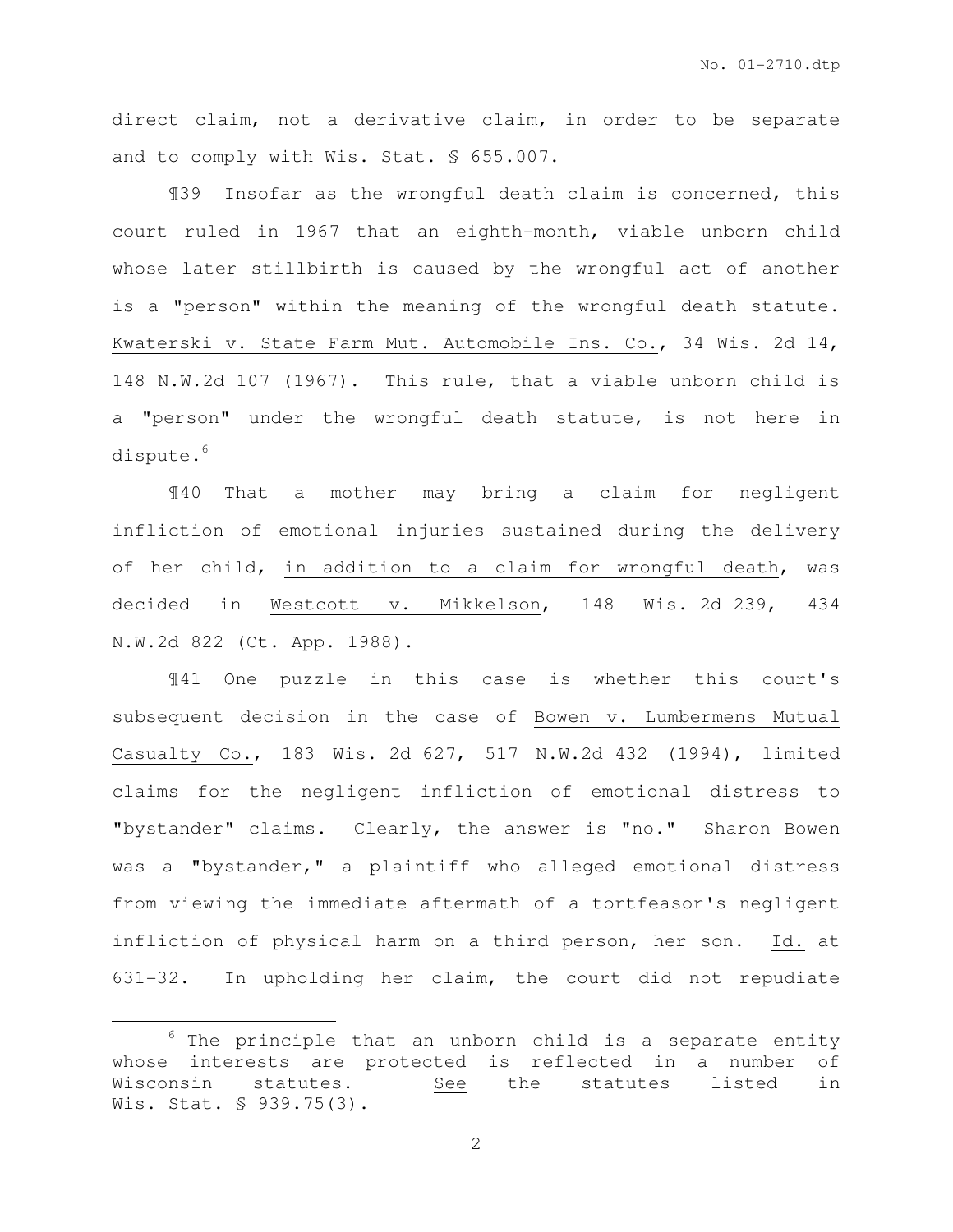Westcott. In fact, it stated that a bystander situation was not the only circumstance that could give rise to a claim for negligent infliction of emotional distress. Id. at 631, 632-33.

¶42 The majority opinion determines that Bonnie Pierce has a separate direct claim for negligent infliction of emotional distress, but it does not delineate what she must prove, as a matter of law, to recover on this claim. The court has not said before and the court does not say now what elements must be present for the tort of "negligent infliction of emotional distress" when the claim is not a bystander claim. In addressing this question, the central problem is "the difficulty in setting limits on recovery for this common, but intangible, category of harm." Terrence F. Kiely, Modern Tort Liability: Recovery in the '90s 109 (1990).

¶43 Wisconsin Jury Instruction——Civil 2725 sets out the elements of Intentional Infliction of Emotional Distress. The instruction reads in part:

 A person may recover damages for the intentional infliction of severe emotional distress upon him or her by another.

 A person who by extreme and outrageous conduct intentionally causes emotional distress to another is liable to that person if the resulting emotional distress is severe.

 Four factors must be established for an injured person to recover:

 1. That the conduct was intended to cause emotional distress,

2. That the conduct was extreme and outrageous,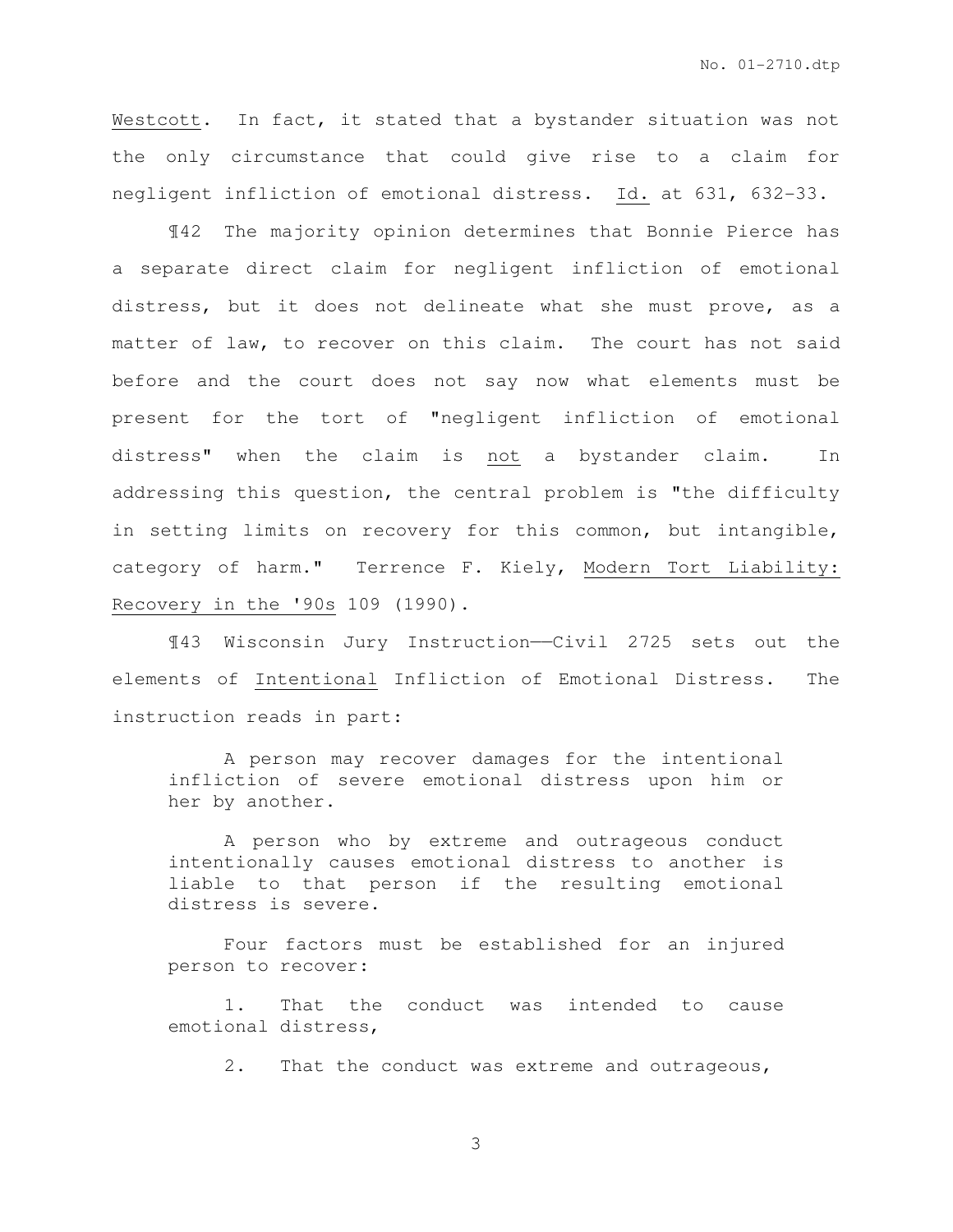3. That the conduct was a cause of the person's emotional distress, and

 4. That the emotional distress was extreme and disabling.

. . . .

 For a person's emotional response to be extreme and disabling, you must find that the person was unable to function in other relationships because of the emotional distress caused by the conduct. Temporary discomfort is not extreme and disabling and cannot be the basis of recovery.

Wis JI——Civil 2725.

 ¶44 It goes without saying that this case does not involve "extreme and outrageous" conduct or an "intention" to cause emotional distress. However, the plaintiff did allege in her complaint that she "suffered severe emotional distress and injury" and that she "sustained physical injury." She did not allege that she "was unable to function in other relationships because of the intentional distress caused by the" defendant's medical negligence.

 ¶45 Wisconsin Jury Instruction——Civil 1510 sets out the elements of Negligent Infliction of Severe Emotional Distress (Bystander Claim). This instruction is based on Bowen's explicit delineation of elements:

First, the injury suffered by the victim must have been fatal or severe. Second, the victim and the plaintiff must be related as spouses, parent-child, grandparent-grandchild or siblings. Third, the plaintiff must have observed an extraordinary event, namely the incident and injury or the scene soon after the incident with the injured victim at the scene.

Bowen, 183 Wis. 2d at 633.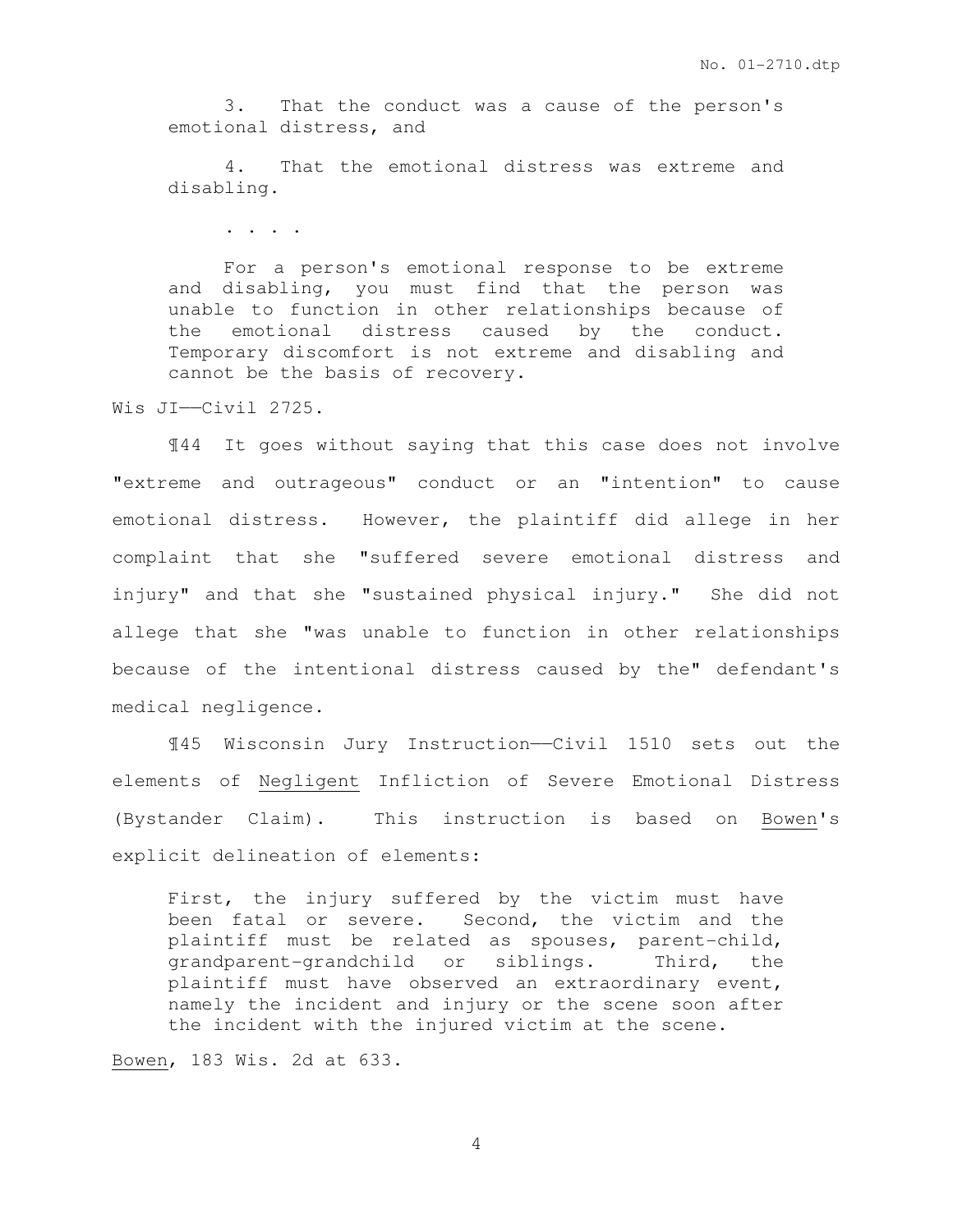¶46 The Bowen court also stated that "borrowing concepts from the tort of intentional infliction of emotional distress," a plaintiff must prove "severe emotional distress; but the plaintiff need not prove physical manifestation of that distress." Id. at 632. The resulting jury instruction explains:

Emotional distress may arise from the natural shock and grief of directly observing an (incident) which results in the (death) to a family member . . . . Emotional distress includes mental suffering, anguish, and shock. It can include fright, horror, grief, and worry. It need not include physical manifestations of injury, although these may also be present.

In order for (plaintiff) to recover, however, (her) emotional distress must be severe. This means it must be more than temporary discomfort or a minor psychic or emotional shock. It must be an extreme emotional response.

Wis JI——Civil 1510.

¶47 The Bowen court opined that claimants and courts:

need a framework for evaluating a bystander's claims of negligent infliction of emotional distress. . . .

We conclude that the traditional elements of a tort action in negligence——negligent conduct, causation and injury (here severe emotional distress)— —should serve as the framework for evaluating a bystander's claim of negligent infliction of emotional distress.

#### Bowen, 183 Wis. 2d at 652-53.

 ¶48 If this same framework is also applied to direct claims such as the present case, we have a formula of: (1) negligent conduct (namely, medical malpractice); (2) causation; and (3) injury (severe emotional distress), without any need for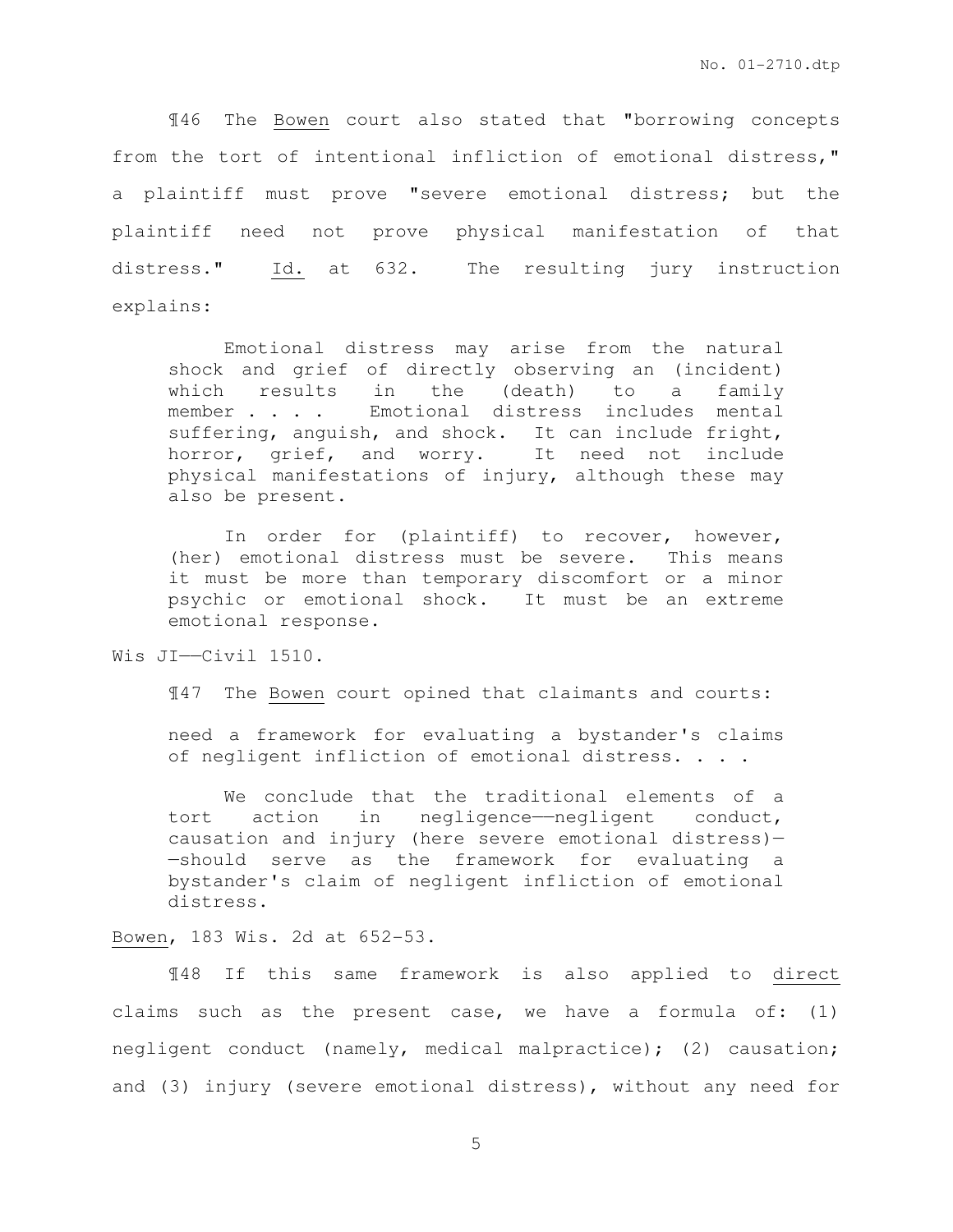either physical injury or "physical manifestations" of emotional injury. Such a formulation requires comment.

¶49 First, the plain truth is that "the physical manifestations" of emotional injury were viewed as an "essential requirement of this type of claim" in Westcott. 148 Wis. 2d at 242 n.2.<sup>7</sup> In presenting the case to the court of appeals, Karla Westcott's attorney, Jerome Maeder, stated in his brief:

 What Karla Westcott observed during the last minutes of the birthing process and the shock of then observing and feeling the issuance of her dead child caused her mental illness.

. . . .

 $\overline{a}$ 

 Karla Westcott was in prior good physical and mental health before this but as a result of witnessing her own child's strangulation she has been severely psychiatrically damaged. She now goes from one major depression to another and has had over 200 contacts with the Health Care Center since the birth of her child, frequently attempting suicide or idealizing such thoughts. She has been on various medications, has experienced insomnia, and then episodes where she has not been able to get up out of her sleep. Her personality has changed and today she still periodically experiences a frightening and overwhelming episode of having her unborn child kicking her inside so that she actually feels the child kicking within her.

<sup>7</sup> Other jurisdictions are divided on the question of whether the plaintiff must suffer some physical injury or physical manifestation of an emotional injury to successfully prosecute tort claims for emotional injuries. Compare, e.g., St. Charles v. Kender, 646 N.E.2d 411, 414 (Mass. App. Ct. 1995) (physical injury required) and Sceusa v. Mastor, 525 N.Y.S.2d 101, 102 (N.Y. App. Div. 1988) (same) with Giardina v. Bennett, 545 A.2d 139, 140, 142-43 (N.J. 1988) (physical injury not required) and Johnson v. Ruark Obstetrics & Gynecology Assoc., P.A., 395 S.E.2d 85, 97 (N.C. 1990) (same).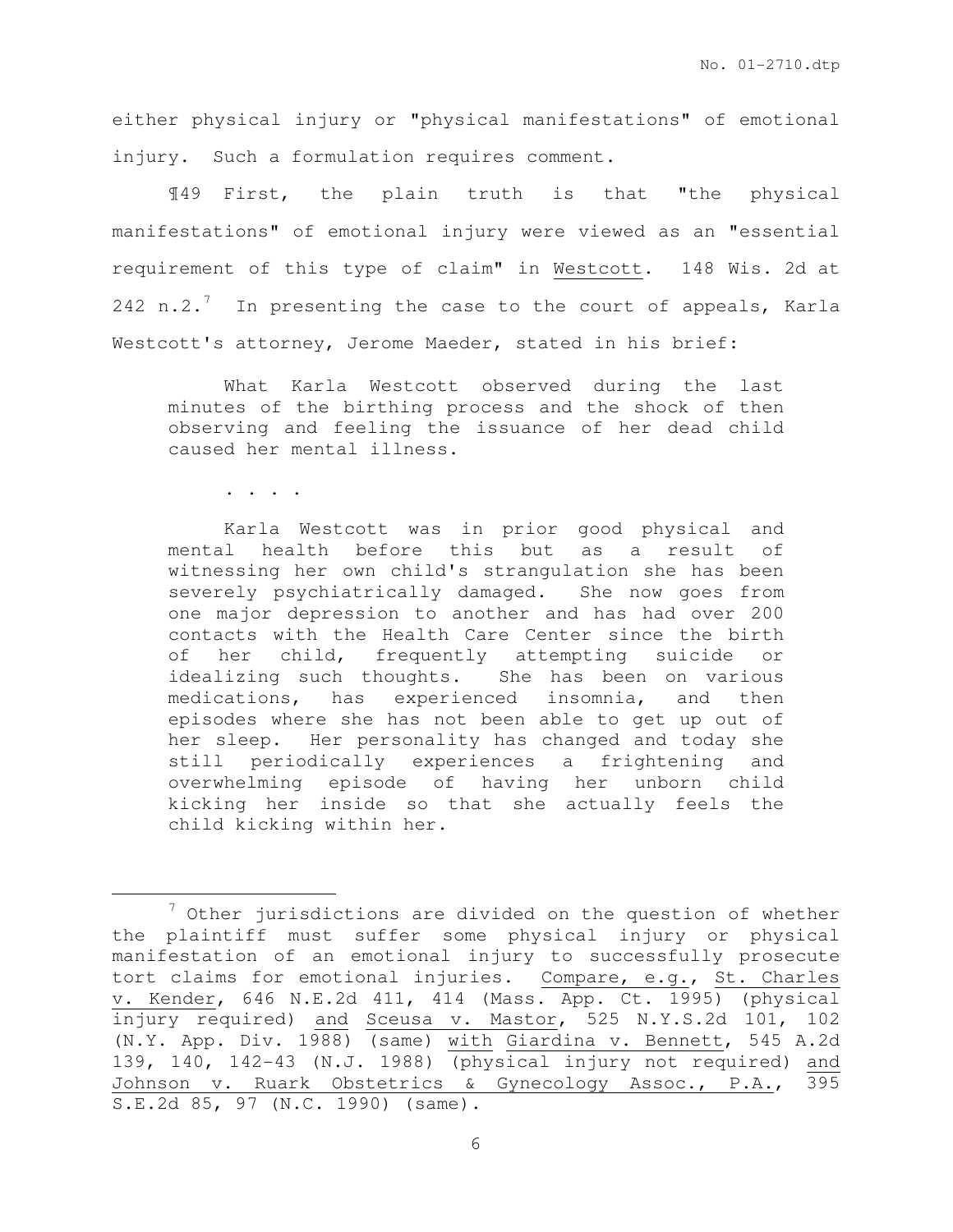She has been treated at the Health Care Center as an inpatient and has seen other psychiatrists. She was evaluated by Dr. Bruce Rhoades, the clinical head of the North Central Health Institute, and his affidavit has been filed with this court. This affidavit and the affidavit of Karla Westcott shows that she has many physical manifestations of her psychiatric problem and that the diagnosis is not one of "grief" as is implied by the respondents but is an illness readily perceived and categorized by psychiatry and directly resulting from the negligent conduct of the defendant doctor.

 She has a "post traumatic stress disorder" together with "major depressive disorder" and "dysthymic disorder" (Diagnostic and Statistical Manual of Mental Disorders III and IIIR). (Emphasis added).

 ¶50 This powerful representation was paralleled in Bowen, where the court stated: "The complaint asserts that these experiences caused Sharon Bowen extreme emotional and psychic injuries with accompanying physical symptoms including hysteria, insomnia, nausea and the disruption of work and family relationships." Bowen, 183 Wis. 2d at 635 (emphasis added).

¶51 Thus, in a very real sense, the presence of physical symptoms of emotional distress in Bowen's claim meant that the court's blunt disavowal of any requirement for physical injury or physical manifestation of emotional distress was not necessary to its decision.

¶52 If there is no requirement of physical manifestation of emotional distress, the concerns expressed by Justice Wilcox in Bowen about assuring the validity of claims for emotional distress become more urgent. See Bowen, 183 Wis. 2d at 663 (Wilcox, J., concurring). He asserted that claimants should be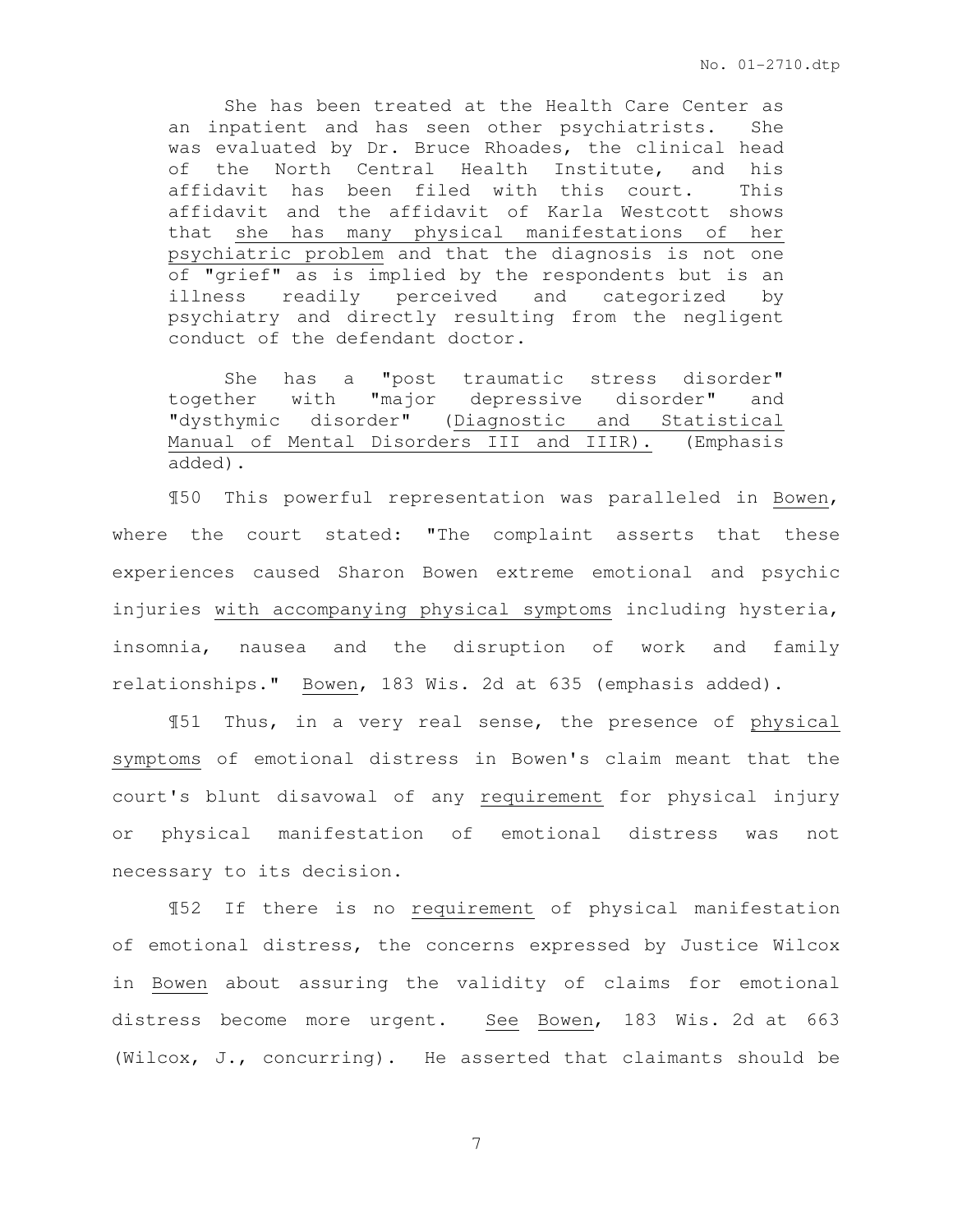required to produce "some extrinsic, verifiable evidence to support their claims." Id. at 664.

¶53 At the very least, a fact-finder reviewing the merits of a claim for negligent infliction of emotional distress should be permitted to consider the presence or absence of physical injury or physical manifestations of distress.<sup>8</sup> In a legitimate claim, the absence of any physical manifestations of distress may be explained by expert testimony, which would be helpful, in any event, in describing and categorizing the patient's mental health.

¶54 Second, there should be little dispute that the stillbirth of a child as a result of medical negligence will be deeply hurtful to the mother, producing extraordinary grief and anguish. Nonetheless, I do not understand the court's decision to approve a claim for negligent infliction of emotional distress in every such case. A claimant will necessarily be required to meet some threshold of proof for emotional injury, and I do not see why the burden of proving severe emotional distress should be less in a negligence case than in an intentional tort.

¶55 Third, severe emotional distress should not, at least in this case, encompass the mother's loss of society and

 $\overline{a}$ 

 $8$  Other courts have struggled to find tests to discern the legitimacy of a plaintiff's claim for emotional distress in the absence of physical injury. The Nebraska Supreme Court requires the plaintiff to show that the emotional distress was "medically diagnosable and . . . of sufficient severity that it is medically significant." Hamilton v. Nestor, 659 N.W.2d 321, 329 (Neb. 2003).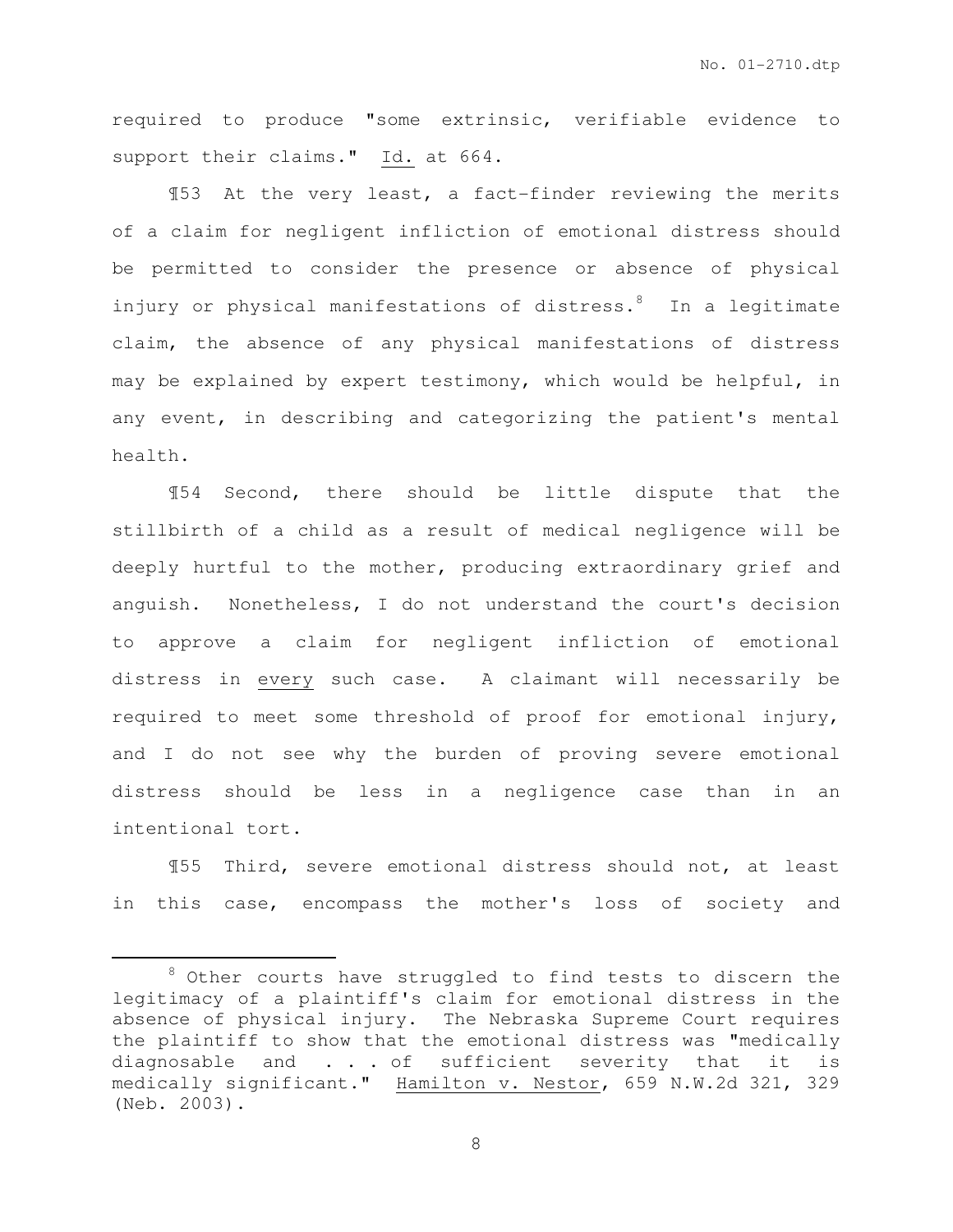companionship of her child. Loss of "companionship, society and the like . . . are usually viewed as something distinct from anguish or grief." Dan B. Dobbs, 2 The Law of Torts 812 (2001). Wisconsin's present wrongful death statute authorizes up to \$500,000 for "loss of society and companionship," for the death of a child from medical malpractice or other tortious causes. Wis. Stat. § 895.04(4). A mother seeking damages for negligent infliction of emotional distress from medical malpractice is making a separate claim governed by the cap under Wis. Stat.  $\frac{1}{5}$  893.55(4)(d). The two claims may be stacked but they must not be permitted to overlap. Courts "can and should preclude double recovery by an individual." EEOC v. Waffle House, 534 U.S. 279, 297 (2002).<sup>9</sup> Here the plaintiff has already settled for an award under the wrongful death statute. The specific injury compensated under the wrongful death statute may not be compensated again through a tort claim for negligent infliction of emotional distress.

 $\overline{a}$ 

Smith v. Borello, 804 A.2d 1151, 1159 (Md. 2002).

 $9$  As another court summarized the difficulty,

The major issue with which [courts considering emotional distress arising from a miscarriage or stillbirth] have wrestled is defining the kinds of damages that are allowable in the mother's action so as neither to duplicate damages afforded in a wrongful death action nor to permit damages that, under the State's law, clearly are not allowed, even in a wrongful death action. The demarcation lines drawn by the courts are not always consistent and they are not always clearly articulated.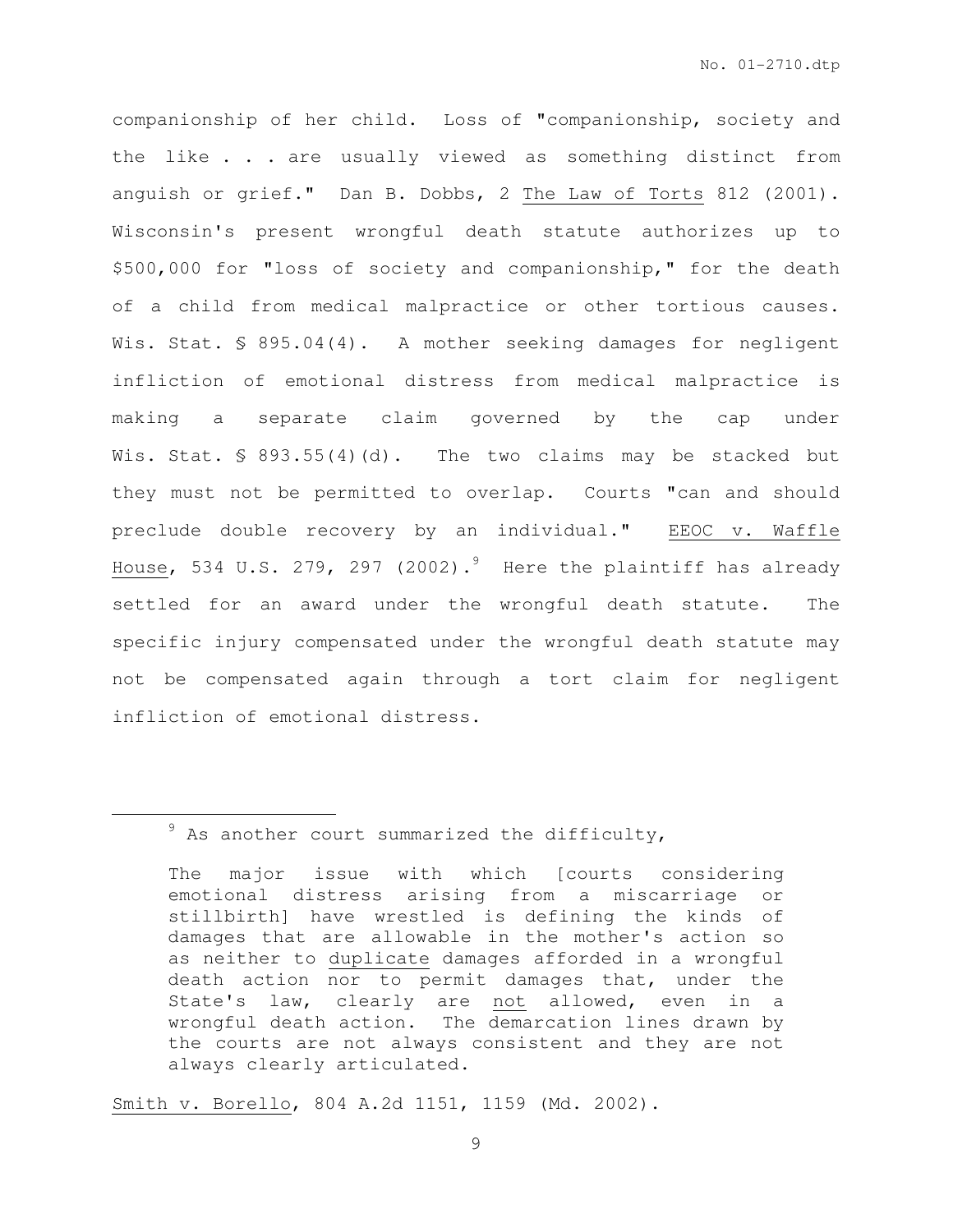¶56 These observations about the requisite elements for negligent infliction of emotional distress are not exhaustive. Circuit courts may develop other criteria for claims and may in some cases invoke familiar public policy limitations on liability. See, e.g., Smaxwell v. Bayard, 2004 WI 101, ¶¶33, 40, 274 Wis. 2d 278, 682 N.W.2d 923.

¶57 For the foregoing reasons, I respectfully concur.

¶58 I am authorized to state that Justice JON P. WILCOX joins this concurrence.